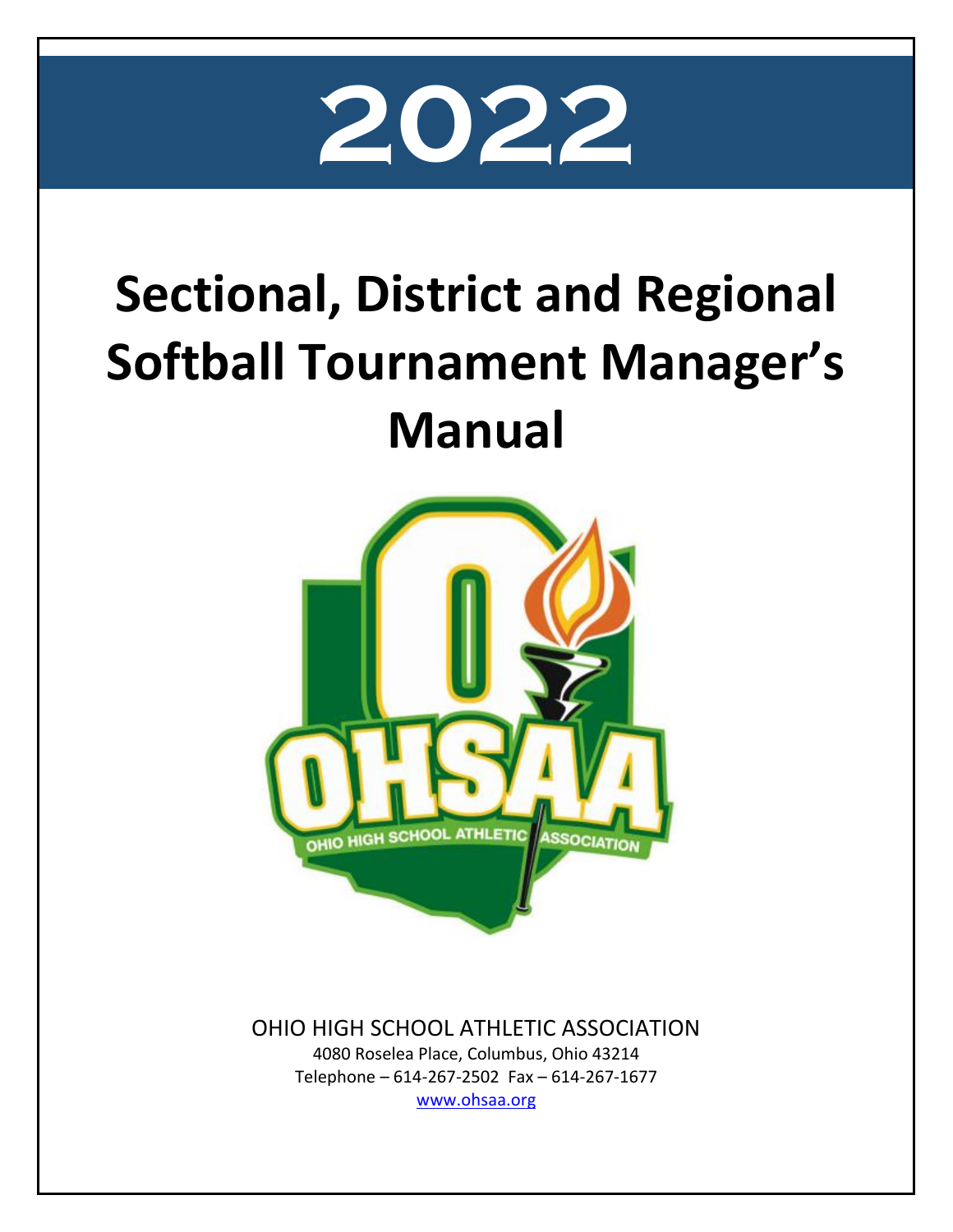### **A Message from the OHSAA**

On behalf of the Ohio High School Athletic Association, thank you for your willingness to serve as a manager for the OHSAA Softball Tournament! Host managers play an integral role in the success of the event and have a direct impact on the student-athlete, coach, and fan experience. The leadership, attention to detail, hospitality and service our managers provide are greatly appreciated!

The purpose of this manual is to provide direction and guidance for host managers as they plan and conduct events. Each manager and staff are encouraged to become familiar with this manual and OHSAA Tournament Regulations which are included in this manual. These documents provide information about general policies governing all aspects of OHSAA Tournament competition. Although these materials attempt to cover all phases of post-season competition, some questions may arise before, during or after the event. I am happy to assist you, so please feel free contact me with any questions or concerns.

Thank you again for your service and willingness to host these events. I look forward to a great Softball Tournament this spring!

Sincerely,

Pate Barnett

Kate Barnett Ohio High School Athletic Association Sport Administrator, Soccer [kbarnett@ohsaa.org](mailto:kbarnett@ohsaa.org)

# **Tournament Contact Information**

#### **OHSAA Tournament Staff**

| Kate Barnett | Sport Administrator/Tournament Director                  |
|--------------|----------------------------------------------------------|
| Jerry Fick   | State Rules Interpreter/DOD                              |
| Angie Lawler | Director of Officiating                                  |
| Beau Rugg    | Sr. Director of Officiating/Oversee official assignments |

#### **District Athletic Board Staff**

| Jim Hayes    | <b>CDAB Secretary</b>  | <b>Coordinates C District Tournaments</b>           |  |  |
|--------------|------------------------|-----------------------------------------------------|--|--|
| Don Spinell  | <b>EDAB Secretary</b>  | <b>Coordinates E District Tournaments</b>           |  |  |
| Larry Acker  | NEDAB Secretary        | <b>Coordinates NE District Tournaments</b>          |  |  |
| Kevin Calver | <b>NWDAB Secretary</b> | <b>Coordinates NW District Tournaments</b>          |  |  |
| Dan Brisker  |                        | SEDAB Secretary Coordinates SE District Tournaments |  |  |
| Phil Poggi   |                        | SWDAB Secretary Coordinates SW District Tournaments |  |  |

[kbarnett@ohsaa.org](mailto:kbarnett@ohsaa.org) swdoc@fuse.net [alawler@ohsaa.org](mailto:alawler@ohsaa.org) [brugg@ohsaa.org](mailto:brugg@ohsaa.org)

[jhayes@ohsaa.org](mailto:jhayes@ohsaa.org) [dspinell@ohsaa.org](mailto:dspinell@ohsaa.org) [lacker@ohsaa.org](mailto:lacker@ohsaa.org) [kcalver@ohsaa.org](mailto:kcalver@ohsaa.org) [dbrisker@ohsaa.org](mailto:dbrisker@ohsaa.org) [swdab-sec@ohsaa.org](mailto:swdab-sec@ohsaa.org)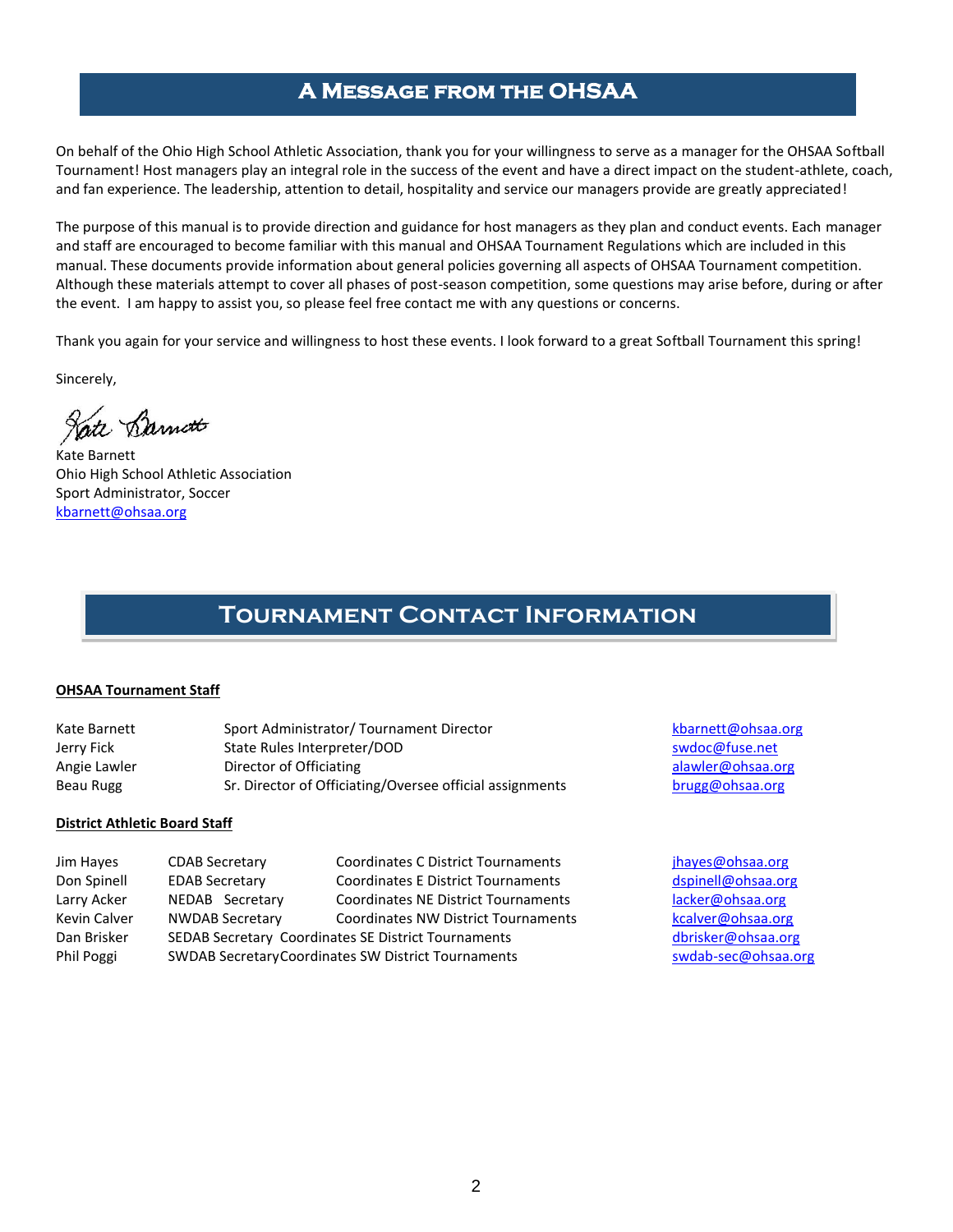# **Tournament Overview**

The OHSAA sponsors the softball tournament in four divisions. The 2022 softball tournament regulations are posted on the OHSAA website. Each of the OHSAA's District Athletic Boards are empowered to organize and conduct softball tournaments at the sectional and district levels. They are conducted according to the tournament regulations adopted by the Board of Directors each winter. Due to the COVID-19 coronavirus pandemic and the fact that there was no softball season held in 2020, schools will be assigned to the 2022 tournament based strictly on their 2018 EMIS numbers, and the Competitive Balance data that normally is used from the previous season was not factored in. As a result, here are the divisional alignments for the 2022 Tournament.

| <b>Division</b> | <b>Girls Enrolled</b> | <b>Total Schools</b> |
|-----------------|-----------------------|----------------------|
|                 | 339 or more           | 188                  |
| Ш               | 192 - 338             | 188                  |
| Ш               | 112 - 191             | 187                  |
| IV              | 111 or less           | 189                  |

Representation from the district to the regional tournaments in softball for 2022 will be: **Division I:** Combined Central and one Southeast school (Logan) 4; Combined Northeast and one East school (New Philadelphia) 6; Northwest 2, and Southwest 4; **Division II:**Central 2; East 2\*; Northeast 5; Northwest 3; Southeast 1, and Southwest 3; **Division III:** Central 2; East 1; Northeast 4; Northwest 3; Southeast 3, and Southwest 3; **Division IV:** Central 2; East 1; Northeast 3; Northwest 5; Southeast 2, and Southwest 3. \* Denotes tied with Southeast District but gained the second qualifier based on a coin flip.

For specific school assignments by division, visit[: https://www.ohsaa.org/Sports-Tournaments/Softball/Softball-2022](https://www.ohsaa.org/Sports-Tournaments/Softball/Softball-2021)

#### **Tournament Draw Date**

**The draw date for tournaments is Sunday, May 1 at 2:00 p.m.**

#### **State Tournament Dates, Site & Order of Games**

**June 2-4, 2022 — Firestone Stadium, Akron**

**Division II, I, IV, III**

#### **Athletic Districts**

Representation to the Regional tournament (the number of Regional 'qualifiers') from District winners is determined by a formula based upon the number of teams participating in the previous year's tournament.

Tournament regulations were adopted by the Board of Directors at its' January meeting and can also be read in their entirety by logging on to [www.ohsaa.org](http://www.ohsaa.org/) and navigating to the Softball site under the "Sports and Tournaments" pull down menu. With a few exceptions, most schools in the counties listed below are assigned sites from the respective District Athletic Boards. You are encouraged to visit their websites for additional information.

Central[: www.ohsaa.org/cdab](http://www.ohsaa.org/cdab) Northwest: [www.ohsaa.org/nwdab](http://www.ohsaa.org/nwdab) East: [www.ohsaa.org/edab](http://www.ohsaa.org/edab) Southeast: [www.ohsaa.org/sedab](http://www.ohsaa.org/sedab) Northeast: [www.ohsaa.org/nedab](http://www.ohsaa.org/nedab) Southwest: [www.ohsaa.org/swdab](http://www.ohsaa.org/swdab)

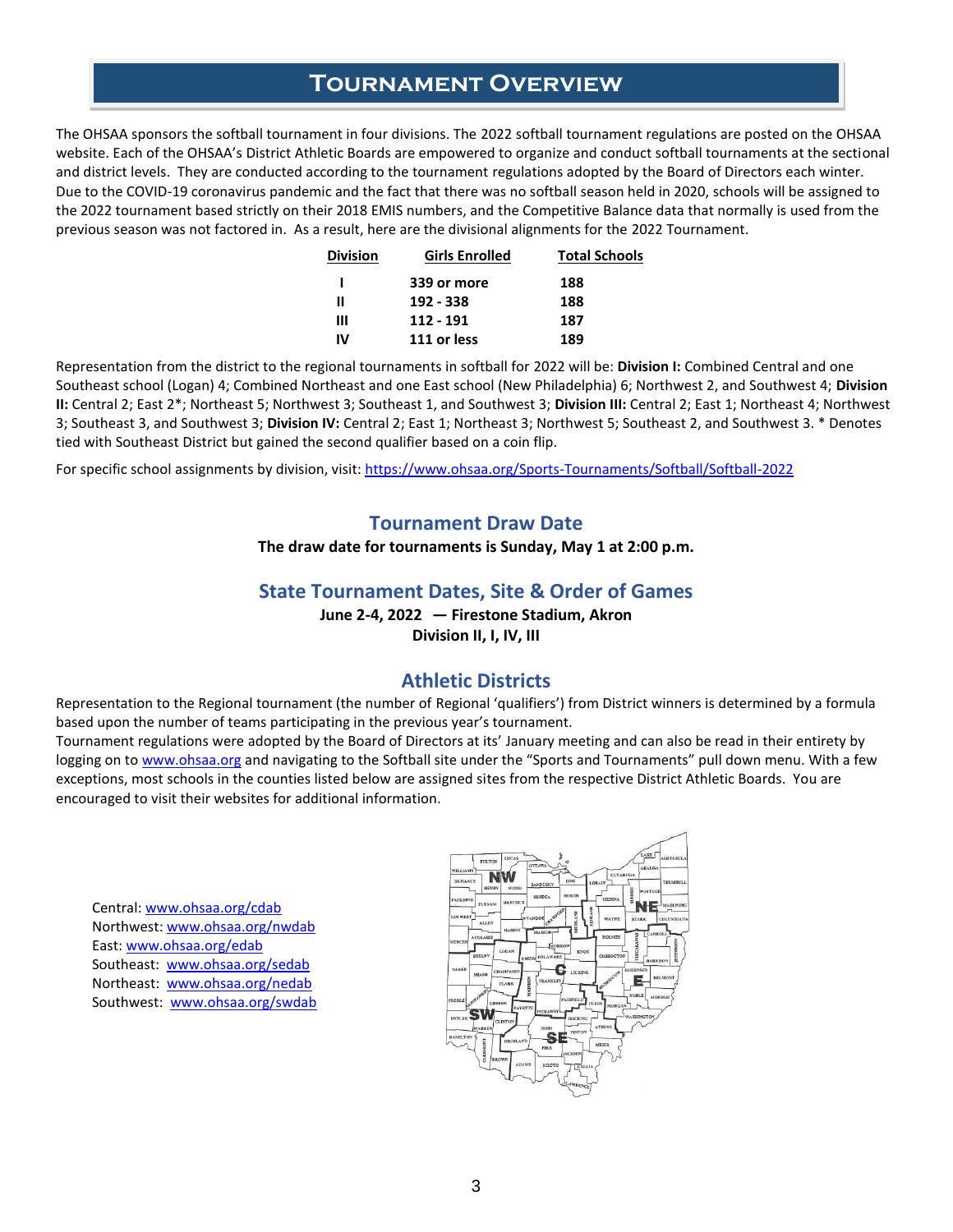# **Seed & Draw Meeting Information**

#### **IMPORTANT IN ALL DISTRICTS**

- 1. All Districts have meetings for placement on brackets. This MUST be conducted on **May 1, 2022, at 2:00** in every district
- 2. Though ALL Tournament Regulations should be reviewed, each of the following MUST BE COVERED with coaches in attendance:

There is no guarantee that travel will be the same for both teams to a sectional, district OR regional game

- o Given the structure of OHSAA Sectional/District and Regional Tournaments, travel is not considered a competitive advantage or disadvantage for teams.
- 3. Game SITES may be reassigned (locations moved) at the discretion of the OHSAA Executive Director or his designee
- 4. Game TIMES may be reassigned (moved) at the discretion of the OHSAA Executive Director or his designee
- 5. Teams are permitted the following with NO exceptions:
	- **Twenty-two (22) players in uniform (these players may change from game to game) with six (6) additional coaches, staff, manager, athletic trainer, etc. ONLY those 28 individuals are permitted on the field for pre-game and in the dugout.**
	- Any and ALL coaches in the dugout MUST BE IN REQUIRED ATTIRE. For softball, this means coaches shall be attired in a school uniform or jersey/coaching shirt with slacks, shorts or other leg coverings in school colors or colors of khaki, black, white or gray. Cut-offs or any type of jeans are prohibited. Jackets are not considered part of the coach's uniform. A coach not dressed in appropriate attire shall not be permitted in the field of play following the pregame conference for the duration of the game or until the situation has been remedied.
- 6. Agreeing to participate in the OHSAA Tournament (by the school's athletic administrator) is an agreement to abide by all the conditions of the OHSAA Softball Tournament Regulations

*It is important that the above information is reviewed at EACH Draw Meeting. Questions often arise at the Regional and/or State Tournament level and it will be mentioned that the above information was already covered at their Seed/Draw Meetings as a condition of entering the tournament.*

### **Financial Reporting Information**

The Sectional and Districts flat fee amount is determined by each District Athletic Board in coordination with the OHSAA Finance Team. The flat fee will be communicated at the District Athletic Board Managers Meeting.

The flat fee established for the Regional Semifinal game is \$750/game and the Regional Final is \$850. The use of police personnel is an extenuating expense. Please reach out to Kate Barnett for fee approval. The determined fees are to be used at the discretion of the tournament manager to cover site use and game day workers. Please make sure to include a Tournament Manager's rate as well.

To fill out the Financial Report, please visit [https://www.ohsaa.org/financial/reports.](https://www.ohsaa.org/financial/reports) Regional managers will utilize the reports with a flat fee. If you have any revenue collected on site, such as streaming fees or radio broadcast fees, you will use the "Flat Fee – With Revenue" report. If you have no revenue collected onsite, you will use the "Flat Fee – No Revenue" report

If you have radio or streaming revenue, there are 3 situations that you may encounter. If the radio station gave you a check made payable to your site, you will deposit the check and fill the amount of the check in under the "FEE PAID TO SITE" column. If the radio station gave you a check made payable to OHSAA, you will send the check to OHSAA (Attn: Accounting Department) and put the amount of the check under the "FEE PAID TO OHSAA" column. If the radio station broadcasted your game but did not give you a check, you will put the amount they owe under the "FEE OWED TO OHSAA" column.

Please send completed reports to [accounting@ohsaa.org.](mailto:accounting@ohsaa.org)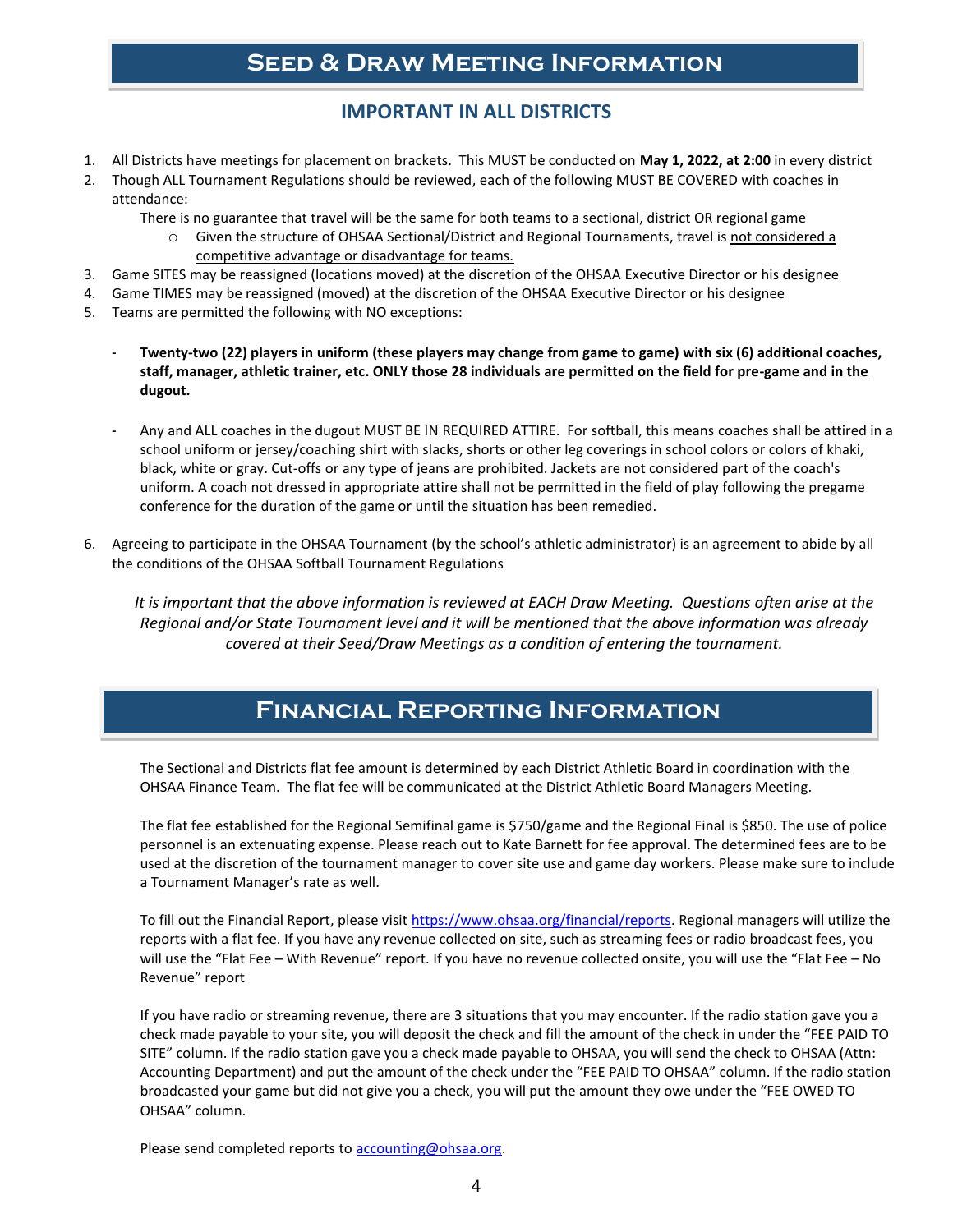# **OHSAA Tournament Management**

myOHSAA is an internet based software that allows schools, officials, OHSAA District Athletic Boards and the OHSAA office to access and share important information with each other. Tournament managers will use the purple "Trophy" icon on their myOHSAA accounts to access the tournament management portion of the system.

District Athletic Boards will create sectional and district level tournaments in myOHSAA while the sports management staff at the OHSAA office will create regional and state level tournaments. Once a tournament has been created and a "Tournament Manager" assigned, that manager will see the purple "Trophy" icon and be able to access the tournament portion of myOHSAA.

Managers will use the "View Tournaments" link to access their specific tournament(s). This link will allow them to manage schools, teams and scores. Links within the tournament management area will provide the access to the emergency contact information for each participating school, the tournament participation lists, the tournament representation reports and access to the officials' directory.

#### **CONTRACTING TOURNAMENT OFFICIALS**

The contracting of tournament officials for all tournament contests, at all levels of play, will be done through ArbiterSports. Officials are NOT contracted through myOHSAA.

Sectional and district tournament officials for all tournament contests will be contracted by the District Athletic Boards through their ArbiterSports Accounts. Regional and state tournament officials for all tournament contests will be contracted by the OHSAA through its ArbiterSports Account. Tournament managers will not use the host school's arbiter accounts to contract officials.

#### **OHSAA TOURNAMENT BRACKETS AND RESULTS**

#### **Sectional Managers – Entering Games/Teams: COMPLETE ASAP FOLLOWING THE DRAW**

Enter all teams on the appropriate line of the brackets for each game as it appears on your brackets. Teams receiving a bye in Round 1 and not playing until Round 2 must be entered in Round 1. Simply enter the bye team on the top line of the preceding game and check the "Is Bye" box for that game in Round 1. This will advance the "bye" team to the next round.

#### **SECTIONAL MANAGERS – EMAILING BRACKETS**

On Sunday following your draw, email a copy of the bracket including teams, dates, times and seed position of the teams to the OHSAA. Email: Kate Barnett at [kbarnett@ohsaa.org](mailto:kbarnett@ohsaa.org) and Tim Stried a[t tstried@ohsaa.org.](mailto:tstried@ohsaa.org) We simply use that information to double check the bracket entered in myOHSAA for accuracy.

#### **SECTIONAL/DISTRICT/REGIONAL MANAGERS – ENTERING SCORES**

Immediately following a contest, please enter the score. Once the start time of the game has passed, you will see a link to "Report Score" on the bracket. Enter the score and press save. If your game site for the next round is TBA because the site is at one of the participating team's site, you will need to go to the next game and change the location to the host school's site. Once the scores of the preceding games are entered, the location box in the next game changes by adding the two participating teams. For regional score reporting, site managers will email or text Kate Barnett, OHSAA Sport Administrator the scores once the games are completed.

# **Security Issues**

**PLEASE pay special attention to all security issues.** Hire adequate security/oversight as each District Athletic Board will advise. NFHS Softball Rules now REQUIRE oversight for umpires returning to their vehicles after a game, so please be diligent in that regard. Take the time to review and communicate any and all potential issues with coaches AND school administrators prior to the contest. Try to eliminate all problems **before they occur**. Consult with competing schools PRIOR to the contest, have adequate entry points and communicate with your staff to greet people properly. All go a long way to eliminating problems BEFORE they occur. There is a section providing a sample "Crisis Management Plan" later in this manual. Most schools do have one in place, but in the event you do not, this will serve as a valuable resource to eliminate many potential problems.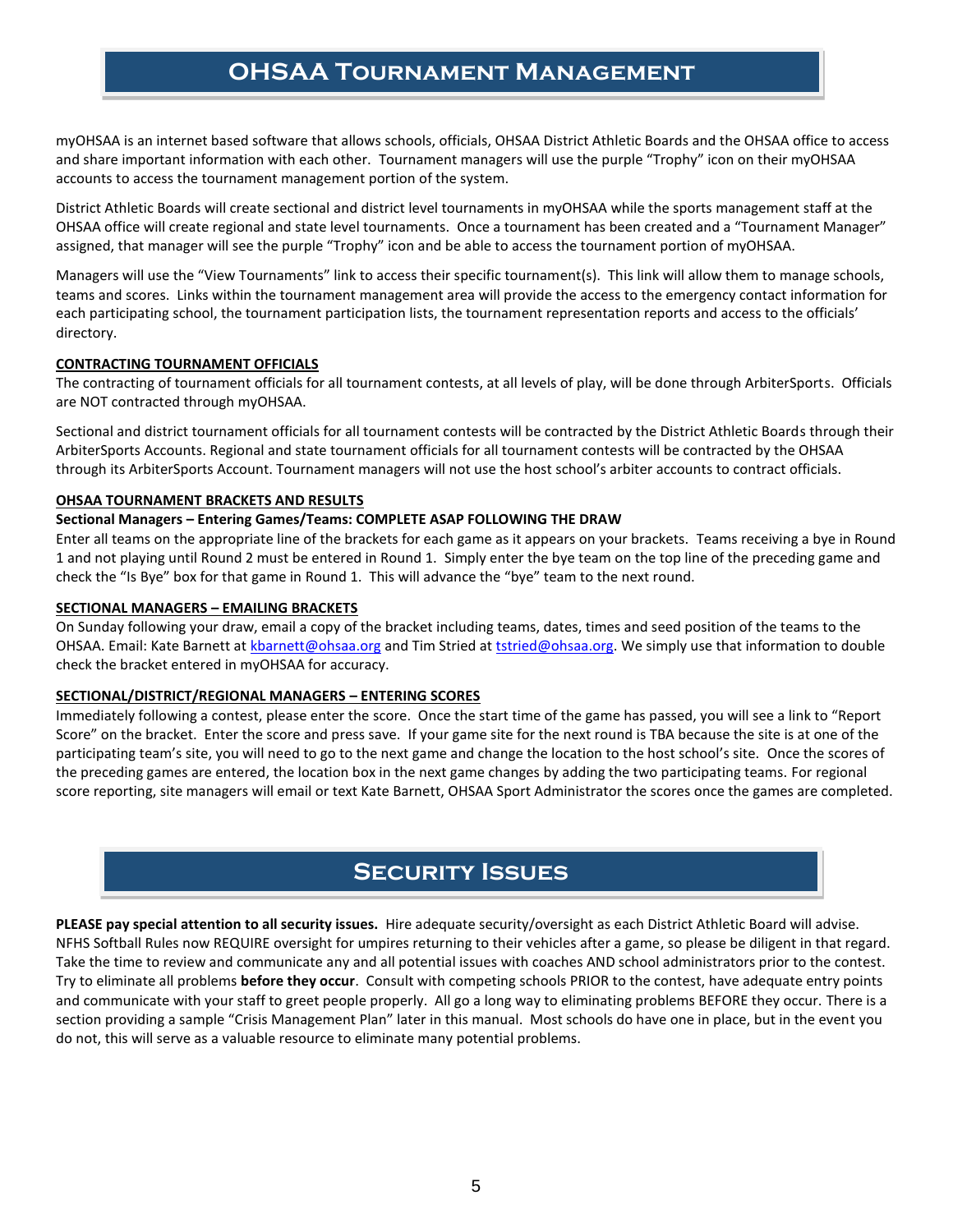# **Tickets**

Managers conducting tournaments at all levels (Sectional, District and Regional) must follow appropriate ticket management procedures.

- a. All OHSAA Tournament tickets will be conducted online. There will be no tickets sold at the gate; however, a QR code will be available at the gate, which will direct them to purchase an online ticket.
- b. Every person who pays admission shall receive an online ticket.
- c. Everyone who enters shall be admitted with an online ticket and no passes are permitted.
- d. Adherence to the procedures below will insure better control of gate proceeds and attendance.
- e. All information regarding tickets will come from OHSAA staff.

The OHSAA contact is TBD, but the temporary OHSAA contacts are:

| Kim Kiehl               | Laura Vermilya          |
|-------------------------|-------------------------|
| $E:$ kkiehl@ohsaa.org   | E: Ivermilya@ohsaa.org  |
| <b>B</b> : 614-276-2502 | <b>B</b> : 614-276-2502 |

#### **ONLINE/DIGITAL TICKETING NFORMATION FOR FANS**

Fans may visit [www.ohsaa.org/tickets](http://www.ohsaa.org/tickets) to purchase tickets.

HTT will provide customer support to those purchasing tickets. By phone: 1-866-488-4849 By email[: fansupport@hometownticketing.com](mailto:fansupport@hometownticketing.com)

| <b>TOURNAMENT LEVEL</b>            | <b>PRE-SALE TICKET</b> | <b>STUDENT TICKET</b> | <b>GAMEDAY* TICKET</b> |
|------------------------------------|------------------------|-----------------------|------------------------|
| Sectional Tournaments              | \$8.00                 | ΝA                    | \$10.00                |
| <b>District Tournaments</b>        | \$8.00                 | <b>NA</b>             | \$10.00                |
| <b>Regional Tournaments</b>        | \$10.00                | <b>NA</b>             | \$12.00                |
| <b>State Semifinal Tournaments</b> | <b>NA</b>              | \$10.00               | \$13.00                |
| <b>State Tournament</b>            | <b>NA</b>              | \$10.00               | \$13.00                |

*\*Time TBD by OHSAA office on when the gameday ticket price will go into effect \*Children 5 and under are free*

#### **OHSAA BOARD MEMBER PASSES**

OHSAA Board members have received an annual pass (ID Card). This pass shall be accepted at all levels of the tournament.

#### **COMP TICKETS FOR SCHOOL ADMINISTRATORS**

Each participating school will receive complimentary admission for eight (8) school administrators, digitally, through HomeTown Ticketing. One digital code will be provided to each school. Each code will have eight (8) tickets attached to the code. The same code will be utilized, as a school advances in the tournament.

#### **OFFICIAL'S GUEST**

Officials are permitted one guest and they must enter with the official.

#### **HIGH SCHOOL SCOUTS**

High School coaches may attend tournament events to scout their opponents. High School coaches wishing to scout may request up to two (2) complimentary tickets through the following procedure:

- 1. Email OHSAA no later than 24-hours prior to the event;
- 2. Use the subject line "Softball Scout Request"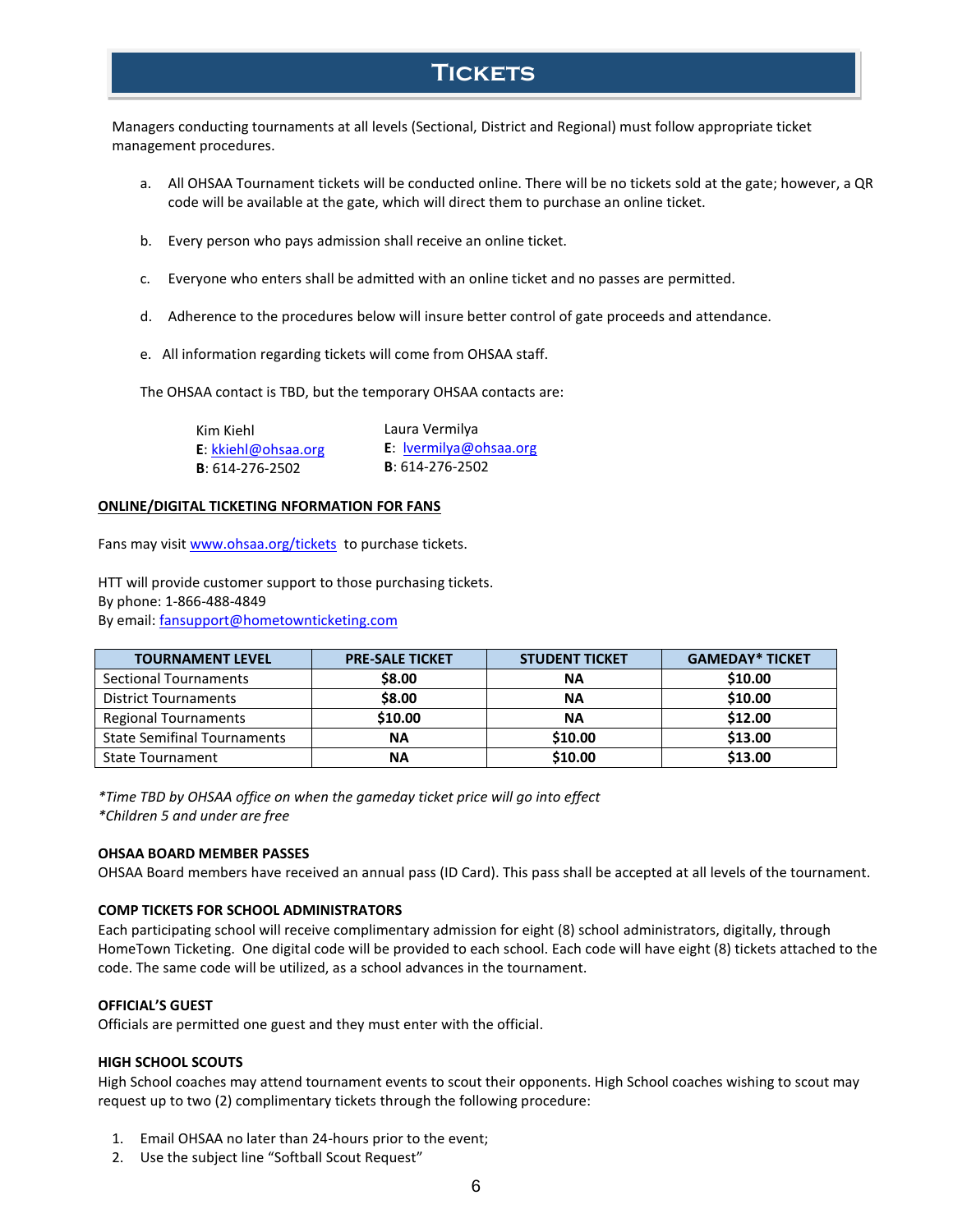- 3. Indicate game they would like to attend
	- a. Include team names, division, district and host site

Note: College coaches wishing to scout matches must purchase a ticket.

#### **POSTPONEMENT(S)**

Event postponed before it starts / Event starts and then gets called due to weather or other circumstance and is scheduled to finish later:

• Host site and/or DAB – please email the OHSAA as soon as there is a change to the event taking place on the originally slated date/time that is listed on the bracket, website, and tickets. Include the new date/time/location and I will work with HTT to have the game reset on the website and in the system.

• Ticket holders DO NOT NEED TO DO A THING! If they had already been scanned in and an event is called/rescheduled, we will reset their ticket on the backend and simply move their ticket to the new/date/time/location. Again, they do not have to do a thing to get a ticket to the new/makeup event.

• No tickets will be refunded if the purchaser is not able to attend the new date/time.

#### **REGIONAL TICKETING**

For Regional Semifinal games, the spectator seating does not need to cleared between games.

# **Suspended Game Procedures**

**All tournament games are to be played to completion**. Suspended games will be resumed from the point of suspension.

EXCEPTION 1: *Coaches can mutually agree to end the game at any point. BOTH coaches must agree. (i.e. this could take place after the 3rd inning)*

EXCEPTION 2: *All softball games shall end any time after 5 innings or 4 1/2 innings when a team is 10 or more runs behind and has completed its term at bat.*

**Example:** At the end of the second inning, a game is suspended due to inclement weather. When play is resumed, either on that day or a following day, the same lineups shall be used, and the game will proceed from the point of suspension. Runs, count on batter, base runners, etc. shall be the same when the game is resumed as it was when it was suspended.

**It is important for each tournament manager to obtain line-up cards and scorebook** and make certain of the count on the batter, number of base runners, etc., to ensure the game is resumed from the point of suspension. For any reason the tournament manager is not present (and he/she SHOULD be), this is the responsibility of the head coach of the HOME team.

# **Noisemakers**

Noisemakers are permitted provided they do not interfere with the game as determined by the site manager or officials. Air Horns and noisemakers that require electric or alternate sources of power are not permitted in the facility.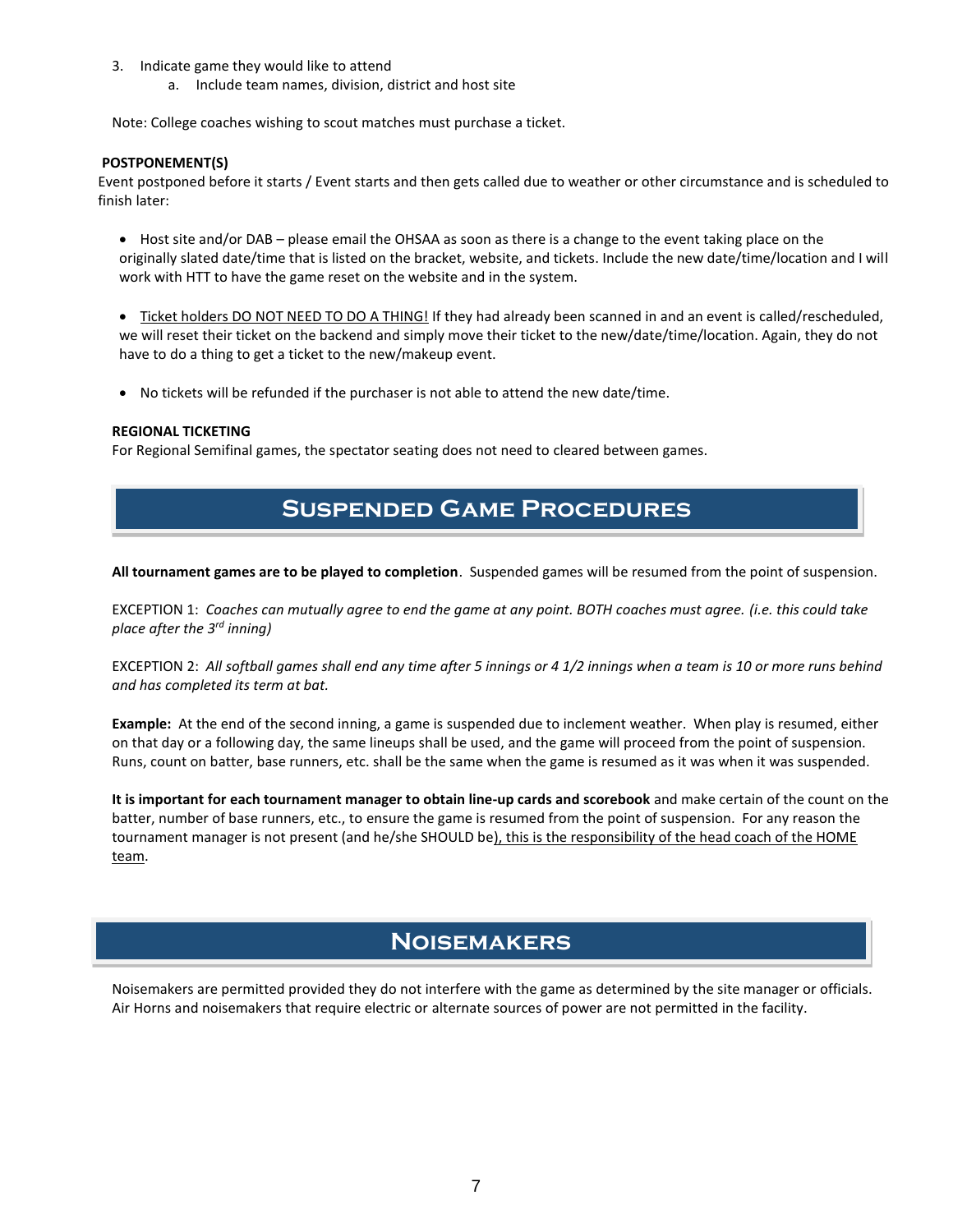# **Umpire Information**

Umpires are assigned and contracted through the respective District Athletic Boards following state-wide guidelines. Fees are listed in the OHSAA Officials Handbook, which is available here: <https://ohsaaweb.blob.core.windows.net/files/Officiating/OHSAAOfficialsHandbook.pdf>

An important aspect of umpire fees involves suspended games and rained out games. The following is **statewide policy**  regarding payment of umpires relative to suspended or cancelled games:

- *If an umpire is notified of a cancellation or rescheduling prior to departure, the official will not receive any compensation.*
- *If an umpire is notified en route, or after the official arrives and the tournament has not started, the official will receive the travel stipend, but not game fee.*
- *An official completing an interrupted contest on another day will receive full payment.*
- *In extraordinary cases, due to weather or other unanticipated occurrences, the District Athletic Boards (Sectional and District) or State Office (Regional and State) may approve payments to officials to compensate them for expenses incurred.*

ALL UMPIRES must have completed one of the approved "Concussion Courses" in order to have received their officiating permit, so there is no need to do any checking of this requirement.

# **Team Bench Limitations**

A maximum of twenty-eight (28) personnel shall be permitted in the dugout at all levels of the OHSAA Tournament. Teams must fill out the Team Bench List/Travel Party List with the individuals that will be in the dugout.

All managers must use the Travel Party List as the pass list for the team travel party—Twenty-two (22) uniformed players, plus the additional six (6) team personnel. The OHSAA approved Travel Party List is located on the Tournament Information page. This form must be used at all levels of the tournament. Coaches and administrators may make changes as the team advances in the tournament. Some reasons for changes may include illness, injury, availability, etc. This form is helpful when presenting district medallions by allowing the public address announcer to read the names of the individuals present.

Bench List/Travel List as well as other team forms can be foun[d here.](https://www.ohsaa.org/sports/softball/tournament-info)

# **Ball and Bat Information**

The Rawlings C12RYL-OH is the official OHSAA tournament ball and shall be used for all tournament play. Each manager will have received the appropriate number of game balls through their respective District Athletic Boards.

All bats must have the following certification marks to be compliant. Bat sensors are illegal.



For a list of illegal bats (with certification marks), please view the list [here.](https://usa.asasoftball.com/e/BB1P2000.asp)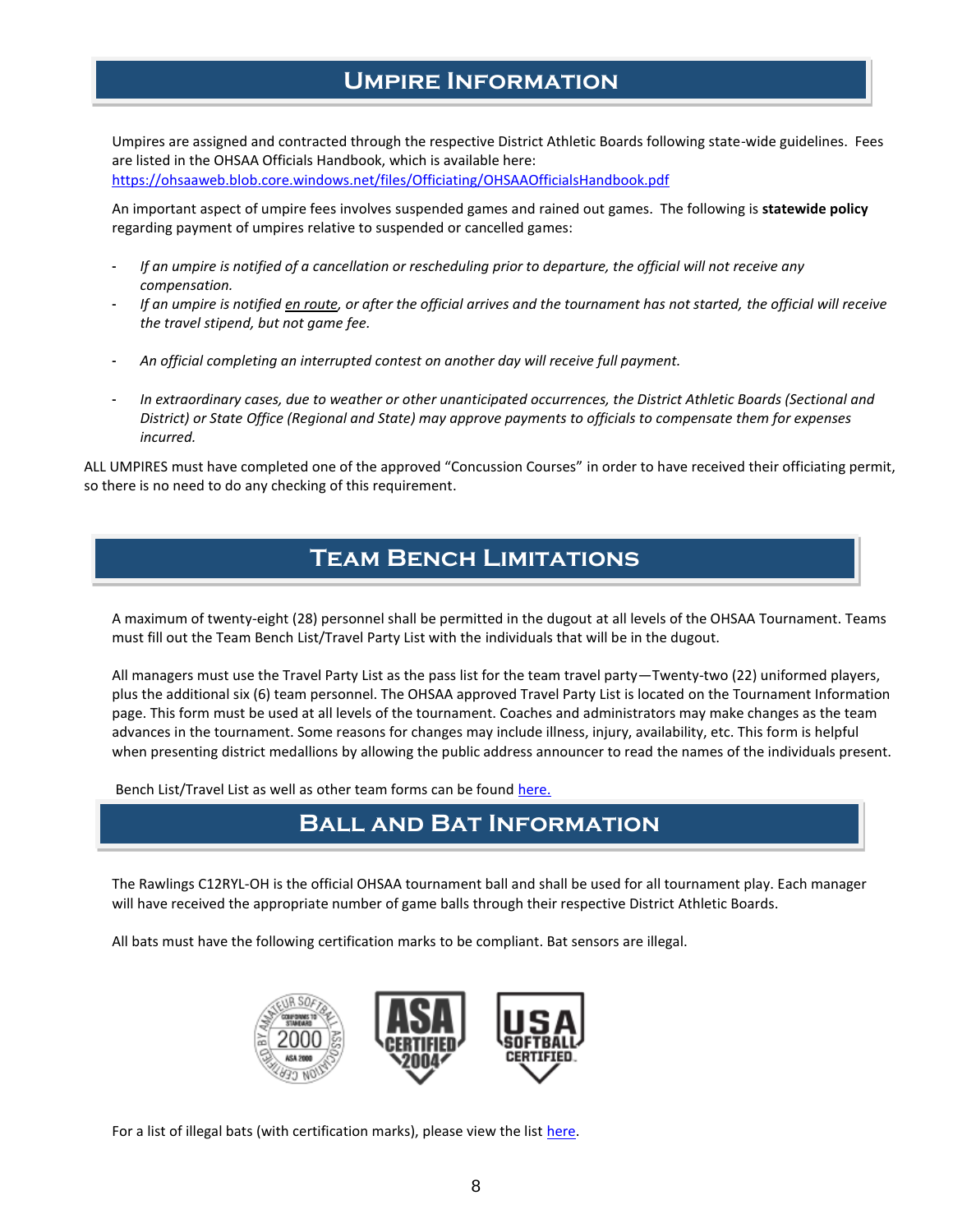# **OHSAA Softball Tournament General Information**

The following is 'General Information' for **ALL MANAGERS**

- 1. All sites and assignments to tournaments are available online at [www.ohsaa.org](http://www.ohsaa.org/) by selecting "Softball" from the "Sports and Tournaments" drop-down menu.
- 2. The "Double First Base" is **mandatory at all levels of tournament play**.
- 3. The following are permitted in the dugout and on the field of play during warm-up. **Please be sure to use the Travel Party Bench List Form for ALL levels of the OHSAA Tournament.** 
	- 22 players in uniform
	- 6 additional personnel including but not limited to Board-approved coaches, athletic trainer, scorekeeper, bat person or team manager
	- No other individuals are permitted in the dugout
- 4. Umpires have been assigned by District Athletic Boards through procedures adopted by the Board of Directors. Please notify your umpires in advance of the contest to remind them of their assignment time and location. Please give them the names of the other officials they will be working with that day/night allowing for travel together when possible. Please also provide them reserved parking and provide them directions to your site. Officials are permitted ONE guest.
- 5. Provide adequate security personnel to ensure protection of umpires, players and spectators. If uniformed police are necessary and/or required at your site, please conform to that need. Remember to ensure the safety of umpires to their vehicles after the contest.
- 6. Arrange for a Certified Athletic Trainer to be present at your site. Please also have ambulance service available on call for emergencies and maintain an adequate Crisis Management Plan.
- 7. Provide efficient and competent press box personnel. Scorers and public address announcers should be experienced individuals. A public address should be available. Public address announcers are to remain neutral and professional in their duties. Any type of game experience enhancing additions such as "sound effects" should be avoided. Many schools play at home sites in softball and neutrality should be a key focus regarding tournament play.
- 8. The **Rawlings C12RYL-OH** is the official OHSAA tournament ball and shall be used for all tournament play. Each manager will have received the appropriate number of game balls through their respective District Athletic Boards.
- 9. **Pre-Game Practice:** Regulations regarding pre-game practice are established by each District Athletic Board. It is recommended that each team be permitted a 10-minute warm-up prior to the beginning of the game. See timing sheet in this manual.
- 10. **Batting Practice**: Batting practice **is** permitted prior to OHSAA tournament games but is not mandatory on the game field. Teams are permitted to have batting practice IF they have the time available.
- 11. Trophies and awards appropriate for the tournament will be shipped directly to the managers from Croton Craft, P.O. Box 257, Croton, Ohio 41013. Please open the shipment immediately and check to see if you have received the correct trophies and awards or if there is any damage. If an error has been made or there is damage, contact Travis Nethers at Croton Craft 740-504-3228 or crotoncraft@gmail.com.
- 12. Please review the Softball Tournament Regulations that are included later in this manual. Additionally, please copy these regulations, distribute at your seed/draw meeting and remind coaches to review these regulations.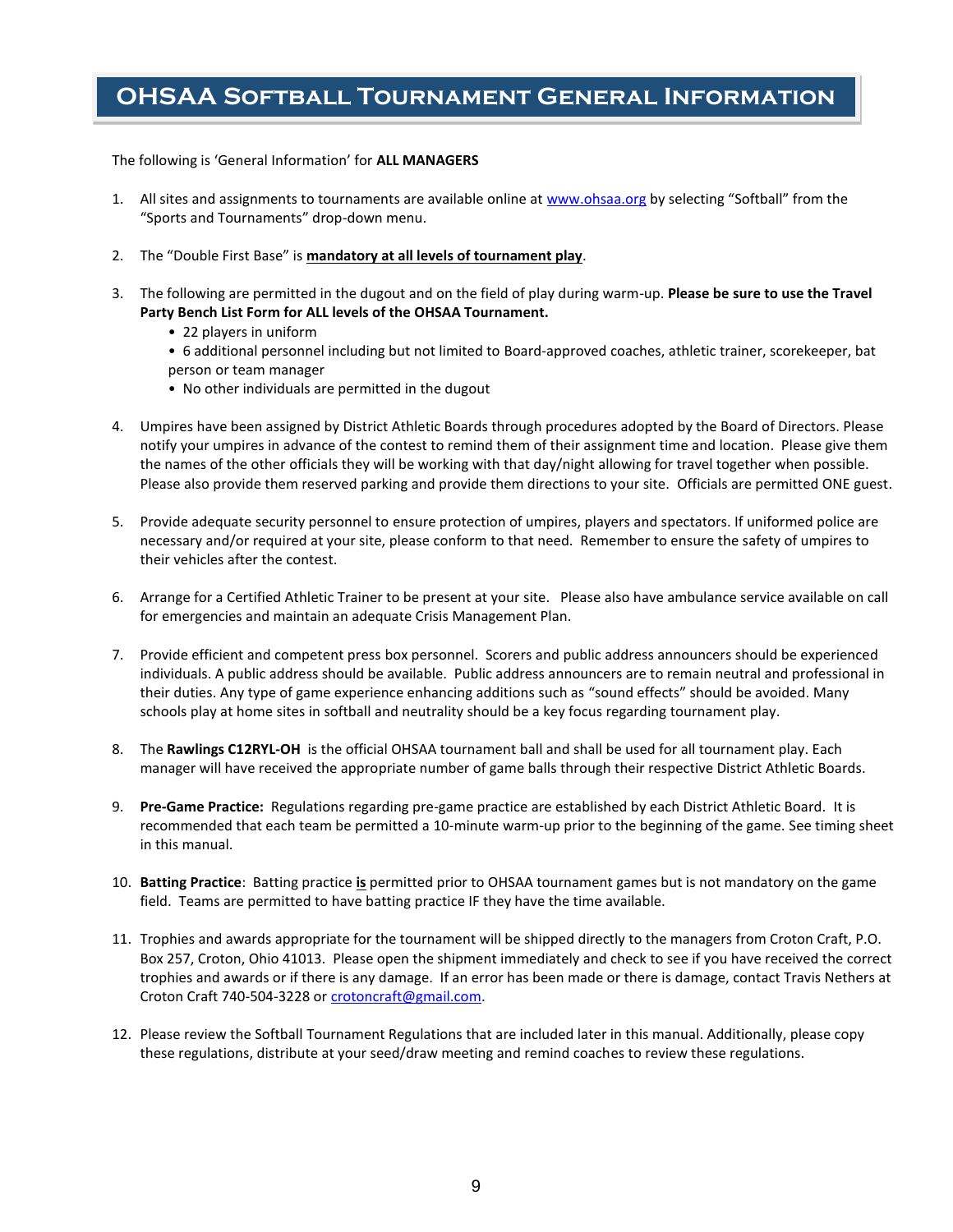### **Sectional Softball Manager Information**

- 1. Please pay close attention to the OHSAA approved SEEDING and DRAWING PROCEDURES. The seeding and placement of teams on brackets **must** be done correctly. These seed procedures are listed on the following pages.
- 2. For Districts that are playing on **Home Sites** throughout the tournament it is imperative that **all tournament regulations be carefully adhered to even though it may appear to many as a "home game."** This has been an increasing challenge for teams that are playing on home fields in the first couple of rounds of the tournament. All tournament regulations must be followed and administered regardless of whether it is played on the higher seed's site or on a neutral site.
- 3. All Tournament Management, including 'bracketing' is done through myOHSAA. The OHSAA issues tournament manager login's and passwords. If you forget a password or login information, contact Alexis Holderman (aholderman@ohsaa.org) at the OHSAA Office.
- 4. Bracket Templates are provided by the District Athletic Boards. Please use those templates to insure that 'bye' teams are listed on the proper lines, etc. **Please note**: The top line of a bracket is always the HOME team. 'Bye' lines are located on the TOP of a bracket to provide the 'advantage' of being a "Home" team in the event a higher seeded team takes a 'bye.'
- 5. Please remember to change dates on brackets when RAINOUTS occur. This also is done through myOHSAA and will also assist our ticketing staff with making the necessary updates.
- 6. Immediately following the completion of the Sectional Tournament, please notify the District Tournament Manager of the team or teams that qualify to the District Tournament. District managers will be in contact with you for the transfer of information (roster information, etc.). Please assist this process by providing the name and contact information to your Sectional winner. Additionally, please remind teams that if they need to make changed to their Bench List, to do so and share it with the District Manager.

# **OHSAA Softball Seed and Drawing Procedures/ Information**

#### **The established date for ALL seeding and drawing meetings in 2022 is Sunday, May 1, at 2:00 p.m.**

In all Sectional tournaments that precede District tournaments, seeding is mandatory in the Sectional. **ALL teams assigned to the first round of the tournament shall be seeded.** The following seeding method **shall prevail for all OHSAA sponsored Softball tournaments.** For purposes of seeding, the last games to be counted will be those played on the date established by the District Athletic Board.

#### **Softball Tournament Seeding Procedure**

1. Tournament managers will post the records of all teams in their tournament. It is the responsibility of each school to have its records compiled as shown below and given to the tournament manager on the day of the seeding/drawing meeting. The records will include the number of wins and losses in the divisions of the teams played.

Example: in a schedule that has played 18 games to date:

| Division I:   |                      | 12 wins 2 losses |
|---------------|----------------------|------------------|
| Division II:  | 2 wins 1 loss        |                  |
| Division III: |                      | 1 win 0 losses   |
|               | Overall Record: 15-3 |                  |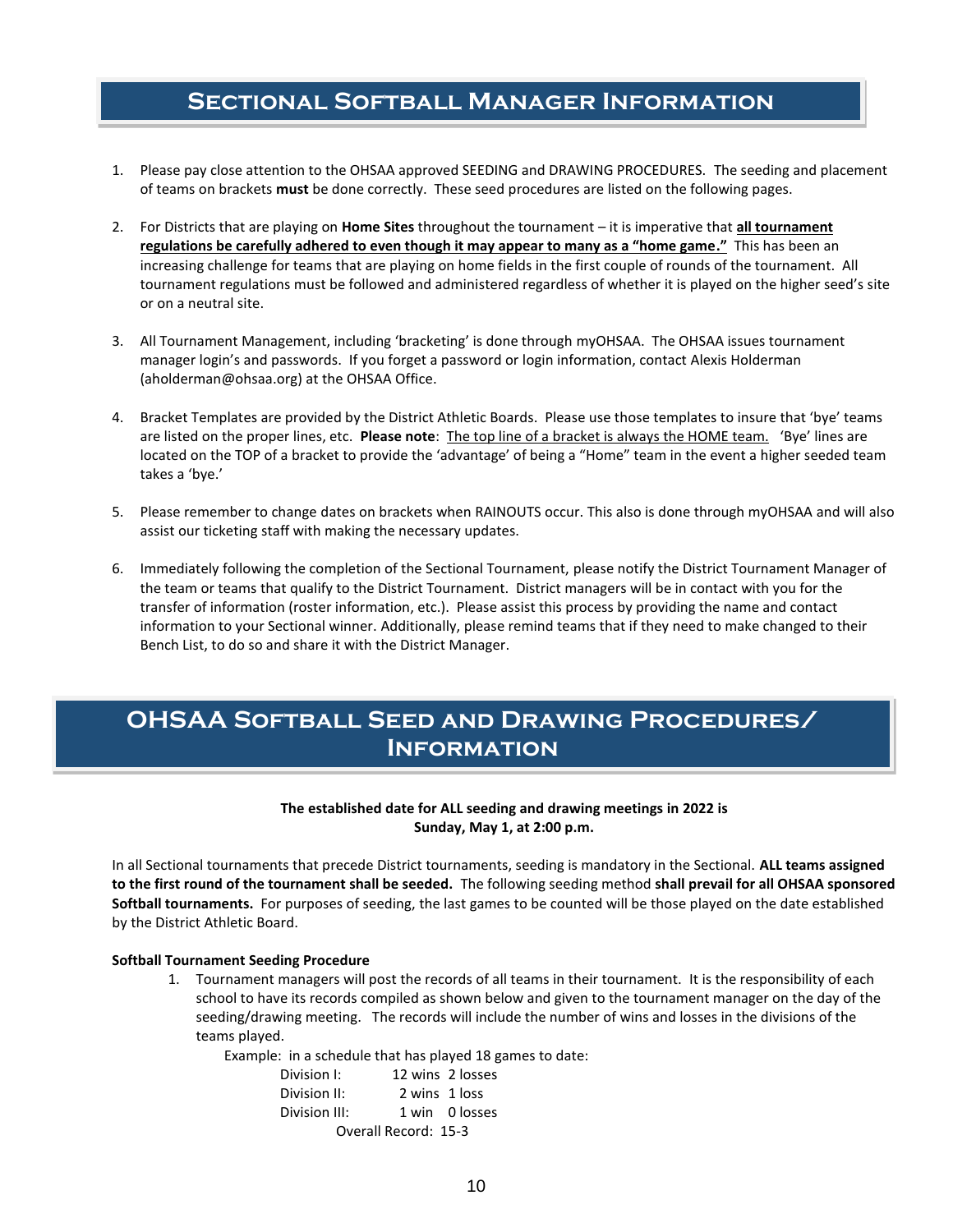All games played to date shall be recorded.

- 2. b. Voting Procedures for seeding teams
	- a. All head coaches shall vote via online ballot which shall be made public online, selecting their choice for #1 seeded team. The team with the greatest number of votes shall be seeded #1, second highest #2, until all teams are seeded.

Policy for Breaking Ties in the Tournament Seeding Process

1.) The team that receives the most individual votes at the tied position or above shall receive the higher seed.

2.) If the results are still tied, the tie shall be broken by a coin toss. The school that calls the toss shall be the first one to appear in the alphabet (official school name without the respective city name ahead of it unless the city name is part of the official school name),going from A to Z in even-numbered years and Z to A in odd-numbered years.

NOTE: If electronic balloting is utilized in a particular District, the results shall be sent to the manager and made public by the manager at the drawing meeting.

3. After teams are seeded, placement of teams on brackets shall occur. The method for placement of teams on brackets is determined by each District Athletic Board. Please log on to each District Athletic Board website to obtain each District's procedure. District Athletic Board websites are:

> Central[: www.ohsaa.org/cdab](http://www.ohsaa.org/cdab) Northwest: [www.ohsaa.org/nwdab](http://www.ohsaa.org/nwdab) East: [www.ohsaa.org/edab](http://www.ohsaa.org/edab) Southeast: [www.ohsaa.org/sedab](http://www.ohsaa.org/sedab) Northeast: [www.ohsaa.org/nedab](http://www.ohsaa.org/nedab) Southwest: [www.ohsaa.org/swdab](http://www.ohsaa.org/swdab)

- 4. Tournament managers will distribute brackets to representatives of the participating teams.
- 5. All brackets shall designate date and time of game with the **HOME TEAM** being listed on the top of the bracket.

### **District Softball Manager Information**

Please contact Sectional Managers to arrange for the transfer ofinformation, etc. for winning teams advancing from the Sectional Tournament to the District Tournament. In the event a District site is different from a Sectional site (this varies by Athletic District), please make sure you provide any and all information to those advancing from the Sectional tournament.

- 1. There will be a District Championship Ceremony at the conclusion of all District Final games. These are coordinated by the respective District Athletic Boards, however, please cover with coaches prior to the game of the expectations at this ceremony, most notably:
	- a. Meet with each coach to confirm the Bench List/Travel Party is correct because the announcer will be using the list to read off the names of those receiving individual medallions.
	- b. Teams are to remain on the field at the conclusion of the game and respectfully honor the other team.
	- c. Teams are expected to accept their medal, shake hands with the OHSAA member, DAB member or representative.
- 2. Trophies and awards appropriate for the tournament will be shipped directly to the managers from **Croton Craft, P.O. Box 257, Croton, Ohio 41013**. Please open the shipment immediately and check to see if you have received the correct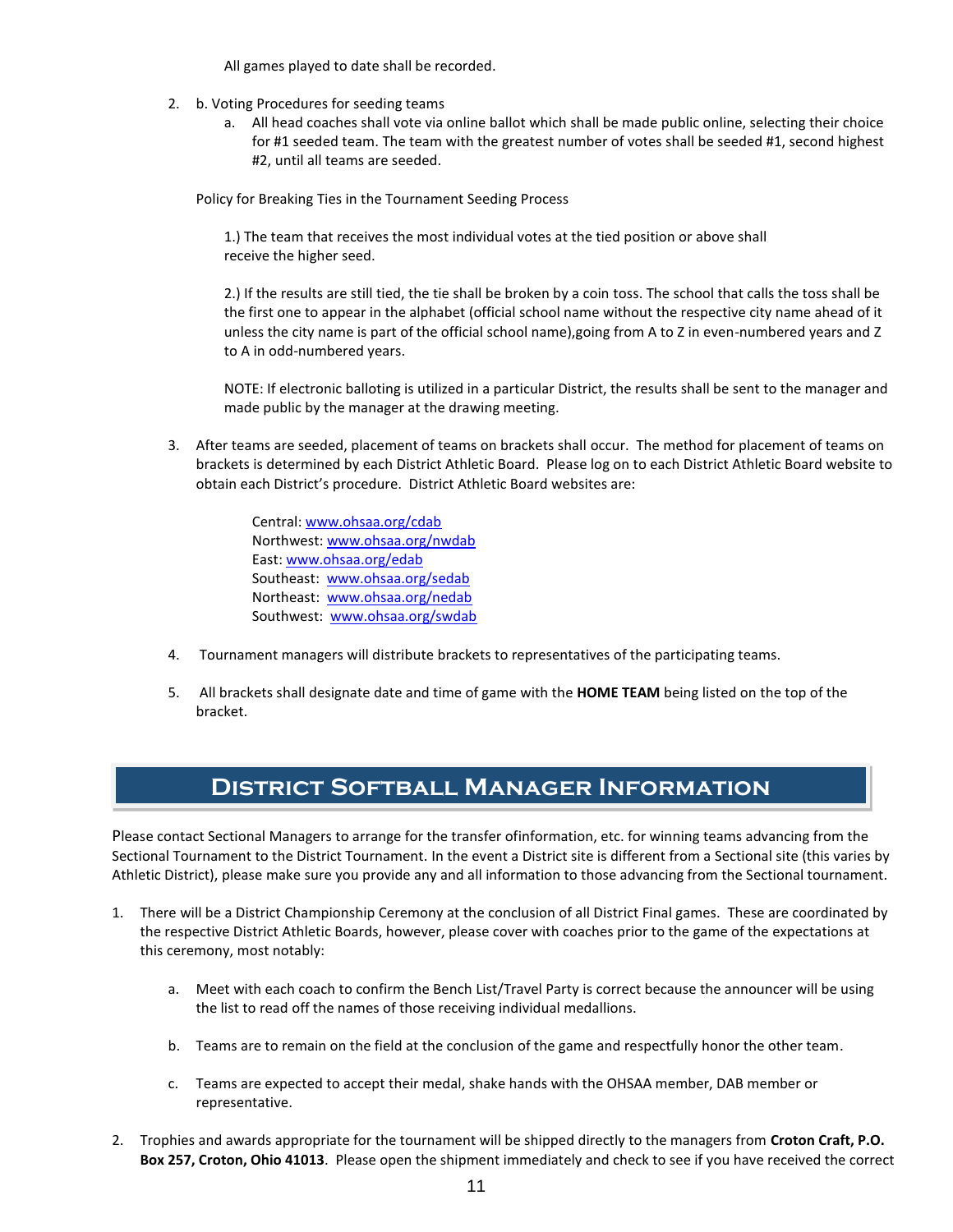trophies and awards or if there is any damage. If an error has been made or there is damage, contact Travis Nethers at Croton Craft 1-800-947-5521 o[r crotoncraft@gmail.com.](mailto:crotoncraft@gmail.com) Oftentimes, coaches, parents or athletic administrators would like to order additional medals. They may do so by placing an order through Crotan Craft.

# **Regional Softball Manager Information**

Regional softball games will take place on (Regional Semifinals) Wednesday May 25<sup>th</sup> and Friday May 27<sup>th</sup> or Saturday May 28<sup>th</sup> (Regional Finals) depending on the host's request and availability. Please note that Thursday, Friday, Saturday or Sunday may be used as make up dates.

Host managers needing to adjust game dates and/or times, must review and confirm the changes with Kate Barnett at the OHSAA office. Changes, postponements, or delays to the schedule are not considered final unless they have been discussed with Kate Barnett (via call or email).

Regional managers will be provided softballs, script, awards and a scorebook.

Croton Craft will be providing the Runner-Up and Championship trophies. Please inspect these upon receipt to make sure they are accurate and not damaged.

The OHSAA will follow up with Regional Champions post event.

### **Media and Broadcasting Information**

Please take time to read the OHSAA Media Regulations to review your responsibility in hosting the media during your tournament contest. For questions including those related to rights fees rates for broadcasting or streaming, contact OHSAA Director of Media Relations Tim Stried a[t tstried@ohsaa.org.](mailto:tstried@ohsaa.org)

**OHSAA Media Regulations** are available here: <https://ohsaaweb.blob.core.windows.net/files/News/Media/OHSAA-Media-Regulations.pdf>

**OHSAA Tournament Photography Regulations** are available here: <https://www.ohsaa.org/Portals/0/News/Media/PhotographyRegulations.pdf>

Please make every effort to accommodate radio and/or streaming coverage.

**OHSAA Tournament Broadcasting and Streaming Rights Fees Rates** are available here: <https://ohsaaweb.blob.core.windows.net/files/News/Media/TournamentBroadcastRates.pdf>

Some stations pay rights' fees through a delayed process directly to the OHSAA. **The OHSAA Delayed Payment Process** memo this is available here: [https://ohsaaweb.blob.core.windows.net/files/News/Media/MemoDelayedPayBroadcast.pdf?sv=2017-04-](https://ohsaaweb.blob.core.windows.net/files/News/Media/MemoDelayedPayBroadcast.pdf?sv=2017-04-17&sr=b&si=DNNFileManagerPolicy&sig=xeG67LezQWUnBYbrd70%2BbSTdZjsDqNGagj0MAQqwfcA%3D) [17&sr=b&si=DNNFileManagerPolicy&sig=xeG67LezQWUnBYbrd70%2BbSTdZjsDqNGagj0MAQqwfcA%3D](https://ohsaaweb.blob.core.windows.net/files/News/Media/MemoDelayedPayBroadcast.pdf?sv=2017-04-17&sr=b&si=DNNFileManagerPolicy&sig=xeG67LezQWUnBYbrd70%2BbSTdZjsDqNGagj0MAQqwfcA%3D)

A media outlet's **Application for Delayed Rights Fees Payment** is available here: <https://ohsaaweb.blob.core.windows.net/files/News/Media/DelayedPaymentApplication.pdf>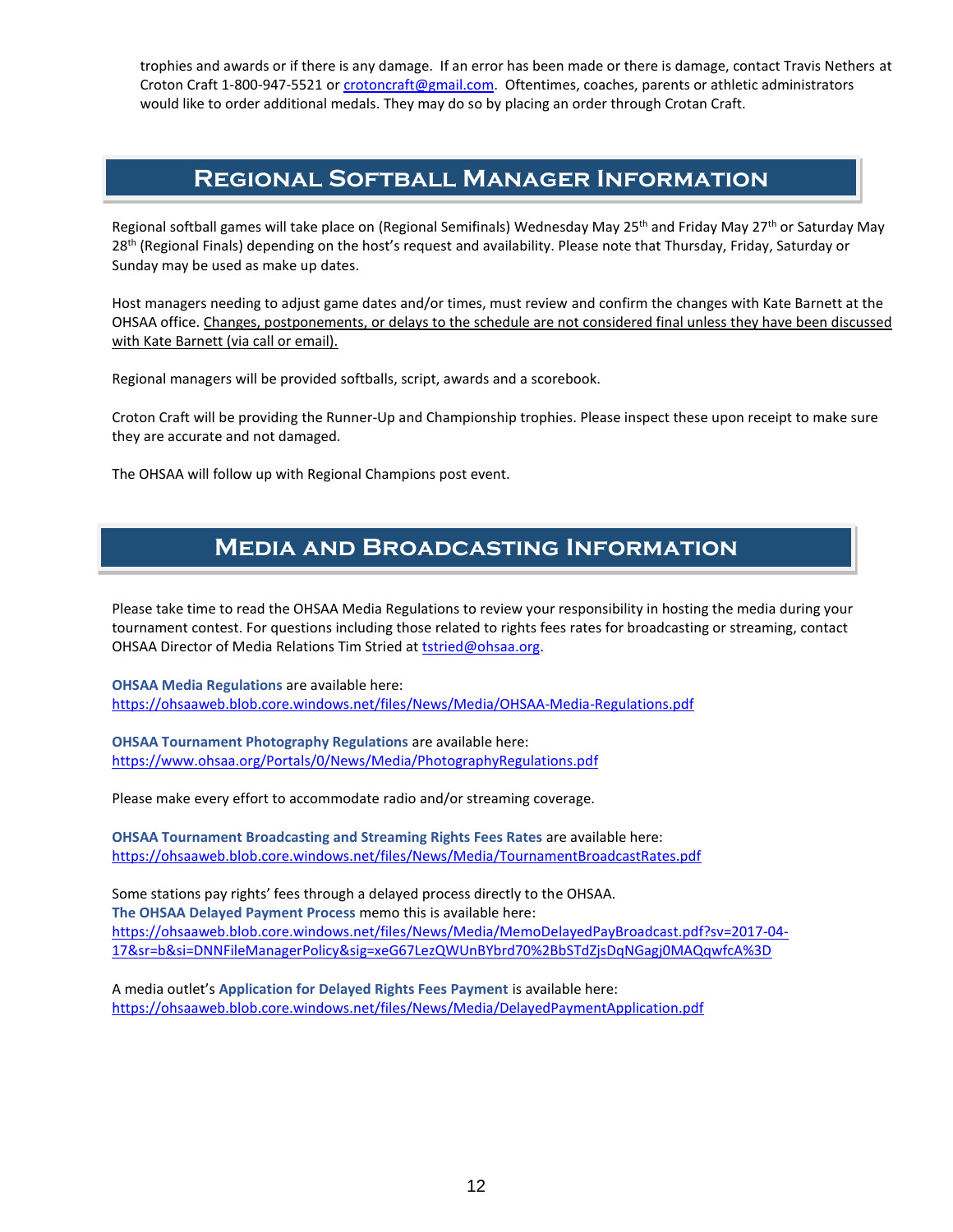### **Videotaping and Photographing by Participating Schools**

- Videotaping OHSAA tournament contests of the team or individuals from one's own school participating in the contest is permitted provided prior arrangements are made with the tournament manager, and it is done at the expense of the school involved. A maximum of two individuals per school are permitted to videotape.
- All photographs and videos taken by school representatives of the team or individuals from one's own school at OHSAA tournament contests are for school use ONLY. The use of photographs or videos taken by school representatives for commercial purposes is strictly prohibited. Such videotapes or photographs may be used for "in game" coaching purposes only if it is specified in the national playing rules of the sport or in the specific sport regulations.
- It is permissible for a school or a school representative to videotape or photograph tournament contests (including practices) of teams or individuals **not** from one's own school **only with the written consent of all schools participating in the contest(s)**.
- It is permissible for a school or school representative to *utilize* video and photographs of tournament contests (including practices) of teams or individuals **not** from one's own school **only with the written consent of all schools participating in the contest(s)**.

### **Videotaping and Photographing by Spectators**

- Spectators taking videos or photos at OHSAA tournament contests shall not interfere with the view of a contest by other spectators, nor will spectators or their equipment take additional space in seats that have been purchased. No spectators shall be provided "media" access to videotape or photograph an event, nor will spectators and/or their equipment be permitted in any playing area. In addition, no sources of power will be provided for spectators' video or photo equipment.
- All photographs and videos taken by spectators at OHSAA tournament contests are for personal use ONLY. The use of spectator photographs or videos for **commercial purposes** is strictly prohibited.
- The tournament site accepts no liability for damage or theft of spectator equipment or injury as a result of privately owned equipment.
- The OHSAA reserves the right to remove violators of these policies from a tournament contest, invoke additional penal- ties and seek maximum legal recourse.

### **Use of Unmanned Aerial Vehicles (Drones)**

- For purposes of this policy, an unmanned aerial vehicle ("UAV"), commonly known as a drone, is any aircraft without a human pilot aboard the device.
- The use of drones can only be authorized by the Federal Communications Commission (FCC). If a license is granted to an individual by the FCC for use of a drone and that authorization is verified, it is the responsibility of each local school district to establish additional policies for the use of drones during home regular season contests (including previews and scrimmages) and practices.
- The use of drones is prohibited for any purpose by any persons at OHSAA tournament contests or practices beginning an hour before the scheduled start time to an hour after the contest ends. At tournament contests, if management discovers that a drone is being used, management shall attempt to locate the operator to have the drone removed from the facility area, but the contest shall not be delayed. Management shall remove anyone attempting to use a drone and/or confiscate the drone until the event has been completed

**Note**: An exception to this policy may be made in specific cases for the OHSAA's official television partner or official photographer, provided the operator of the drone is licensed by the FCC, that authorization can be verified and the management of the tournament facility permits the presence of drones for broadcast purposes under the control of the OHSAA.

# **Tournament Medical & Safety Information**

### **Implementation of State Law and NFHS Playing Rules Related to Concussed Athletes and Return to Play Protocol**

It is important for all individuals involved in interscholastic athletics to recognize the potential for catastrophic injury and even death from concussions. Thus, it is extremely important that each coach, administrator, contest official and medical support personnel review their responsibilities in protecting students. Further both students and parents have responsibilities in this area as well.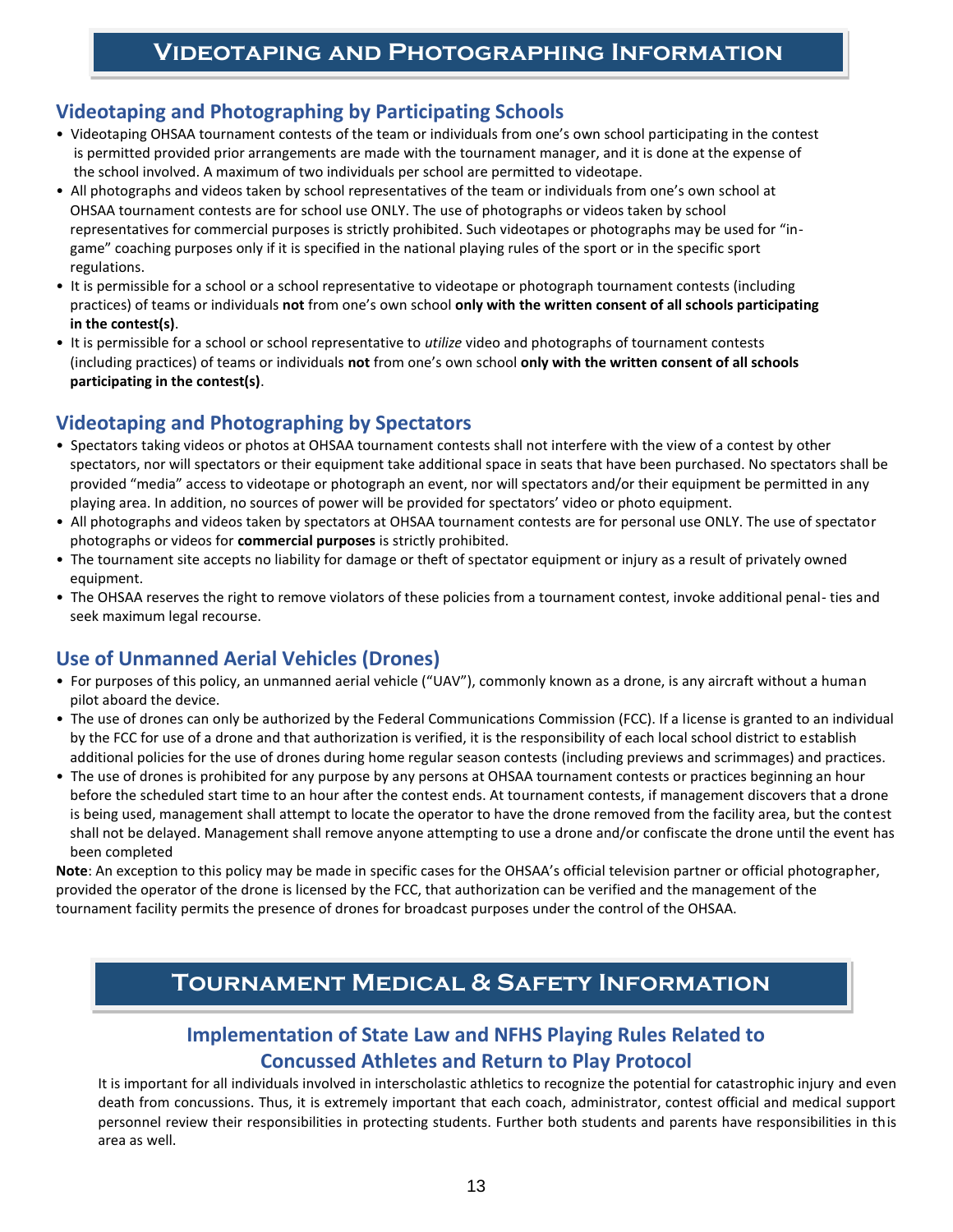**Note:** It has always been the ultimate responsibility of the coaching staff, in all sports, to ensure that students are only put into practice or contests if they are physically capable of performing. However, all individuals involved in the conduct of interscholastic competition have responsibilities in this endeavor.

In January 2011, the OHSAA Board of Directors adopted a sports regulation which incorporated the National Federation of State High School Associations (NFHS) playing rules related to concussion recognition and management. On April 26, 2013, legislation adopted by Ohio's General Assembly on concussion and head injuries in youth sports became effective. On February 14, 2013, the OHSAA Board of Directors mandated that these regulations become effective on April 26, 2013, for the remainder of the spring sports season and thereafter. This OHSAA regulation, as amended to incorporate this recent legislation, now reads:

Any student, while practicing for or competing in an interscholastic contest, who exhibits signs, symptoms or behaviors consistent with having sustained a concussion or head injury (such as loss of consciousness, headache, dizziness, confusion or balance problems) shall be immediately removed from the practice or contest by either of the following:

- 1.) The individual who is serving as the student's coach during that practice or competition.
- 2.) An individual who is serving as a contest official or referee during that practice or competition.

#### **Return to Play Protocol**

If a student is removed from practice or competition due to a suspected concussion or head injury, the coach or referee who removes the student shall not permit the student, **ON THE SAME DAY THE STUDENT IS REMOVED**, to return to that practice or competition or to participate in any other practice or competition for which the coach or contest official is responsible. Thereafter, which means no earlier than the next day, the coach or contest officials shall not permit the student to return to practice or competition until both of the following conditions are satisfied:

- 1.) The student's condition is assessed by either of the following:
	- a. A physician, who is a person authorized under Chapter 4731 of the Ohio Revised Code (OCR) to practice medicine and surgery or osteopathic medicine or surgery (M.D. or D.O.)
	- b. Any other licensed health care provider that the school district board of education or other governing authority of a chartered or non-chartered nonpublic school, authorizes to assess the student who has been removed from practice or competition.
- 2.) The student receives **written authorization** that it is safe for the student to return to practice or competition from a physician or other licensed health care provider authorized to grant the clearance. Click here<http://ohsaa.org/medicine/AuthorizationToReenter.pdf>to retrieve the OHSAA's Medical Authorization to Return To Play (RTP) form.

A school district board of education or governing authority of a chartered or non-chartered nonpublic school may authorize a licensed health care provider who is NOT a PHYSICIAN to make an assessment and grant authorization for a student to return to participation ONLY if the provider is acting in accordance with one of the following as applicable to the provider's authority to practice in Ohio:

- 1.) In consultation with a physician;
- 2.) Pursuant to the referral of a physician;
- 3.) In collaboration with a physician, or
- 4.) Under the supervision of a physician.

**Note:** A physician or other licensed health care provider who makes an assessment or grants clearance for a student to return to participation may be a volunteer.

#### **Coaches Requirements**

All coaches, paid and volunteer, must possess a current Department of Education-issued Pupil Activity Program/Coaching Permit. When renewing this permit, the coach will be required to complete an online concussion education course as stipulated in the section entitled **Approved Online Concussion Education Course.** This course is valid for three years.

#### **Contest Officials Requirements**

New legislation signed into law by the Governor provides that no school "shall permit" an individual to referee interscholastic athletic contests unless the individual holds a Pupil Activity Program/Coaching Permit or has successfully completed within the last three years a training program in concussion recognition. Therefore, all OHSAA licensed officials shall possess either a current Department of Education-issued Pupil Activity Program/Coaching Permit or show evidence of completing an approved online concussion education course as stipulated in the section entitled Approved Online Concussion Education Courses. This course is valid for three years from the date of completion.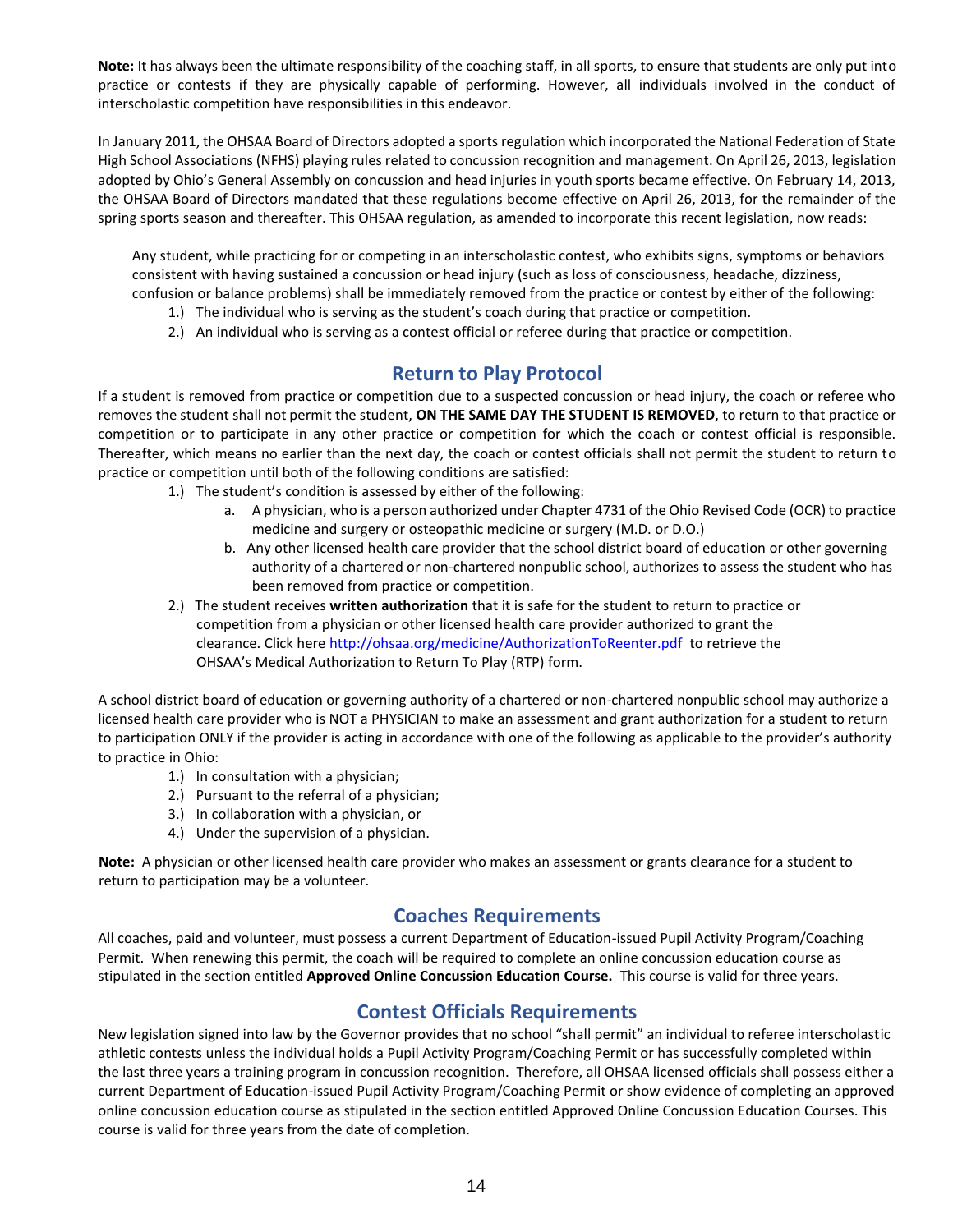### **Student and Parent Requirements**

All students and their parents or legal guardians shall review and sign the "Concussion Information Sheet" which has been developed by the Ohio Department of Health and which shall be distributed by OHSAA member schools to all students and their parents prior to each sports season. Students and parents shall review and sign this form each year and should keep a copy of the form. In addition, parents and students are encouraged to complete an approved concussion education course.

#### **NFHS Suggested Medical Clearance Return to Play Protocol**

- 1.) No exertional activity until asymptomatic.
- 2.) When the athlete appears clear, begin low-impact activity such as walking, stationary bike, etc.
- 3.) Initiate aerobic activity fundamental to specific sport such as running or skating and may also begin progressive strength training activities.
- 4.) Begin non-contact skill drills specific to sport such as dribbling, fielding, batting, etc.
- 5.) Full contact in practice setting.
- 6.) Game play/competition.
	- Athlete must remain asymptomatic to progress to the next level. (It is often suggested that an athlete not be allowed to progress more than one level per day.)
	- If symptoms recur, athlete must return to previous level and should be reevaluated by an appropriate health care professional.
	- Medical check should occur before contact. (Final written clearance from the medical professional shall be obtained before the athlete engages in any unrestricted or full contact activity.)

#### **OHSAA Concussion Authorization to Reenter Form**

<https://www.ohsaa.org/Portals/0/Sports-Medicine/AuthorizationToReenter.pdf>

#### **OHSAA Concussion Report Form**

<https://ohsaaweb.blob.core.windows.net/files/Sports-Medicine/OHSAAConcussionReport.pdf>

# **Emergency/Crisis Management Guidelines**

#### **Event & Site Security**

**The following is provided to help managers with a systematic approach to establish proper security for the specific nature of each event. With the appropriate security, the event will be conducted in a friendly environment that minimizes risk. The staff and management will be prepared to prevent, anticipate and handle problems. A basic checklist below should be adjusted accordingly for the nature of each event.**

- **1. Review Changes –** during pre-planning, review any changes to be made from the previous events.
- **2. Head of Security –** prepare to meet with the head of security for the event and host management. Written materials outlining needs, location hours to work and responsibilities should be prepared.
- **3. Usher Assignments –** during meetings with site reps and security, review the number of security officers and their locations. Review usher assignments and any supervisory responsibilities. Provide, in writing, specific policies you have which would prohibit specific actions. Be certain to plan carefully for entrance and exit to the playing area. Prepare contact information for specific problems and emergencies. Access to immediate communication via cell phones and/or remote devices is invaluable.

Discuss crowd management and foot traffic flow in and out of the field.

- **4. Written Emergency Plan –** review the facility plan for emergency situation and adjust as needed for your event. Steps should be outlined in advance as to the procedures to be followed in the event of an emergency (i.e. weather, structure, catastrophic injury, etc.) Public address announcements, security personnel assistance, etc. need to be discussed in advance.
- **5. Who Needs to Know –** host administration should work with any sponsoring organization to determine a core group of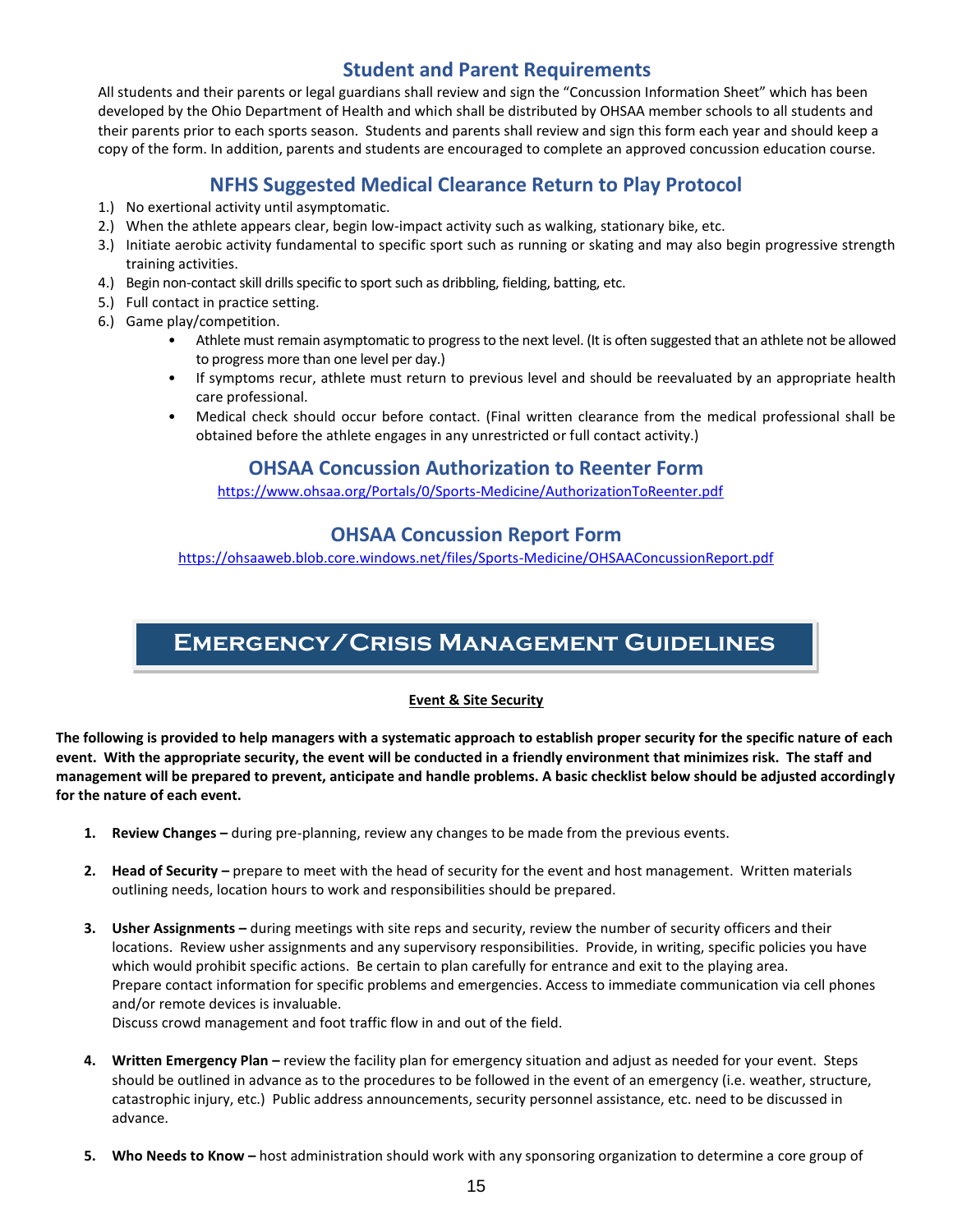Individuals that would need to be involved if a major decision regarding the event needs to be made. Representatives of the officiating crew, host administration, security, etc. may need to be involved. A few key reminders:

- Obtain the Cell Phone numbers of all coaches competing at your tournament
- Obtain the Cell Phone numbers of all Athletic Administrators of teams competing in your tournament
- Obtain the Cell Phone numbers of the District Athletic Board Secretary at the Sectional/District level
- Obtain the Cell Phone number of the District Board member(s) overseeing your tournament at the sectional/district level; OHSAA Director if a Regional or State Tournament
- Obtain contact information for major media outlets for helping convey messages of cancellations
- **6. Public Relations-** In case of emergency or potential evacuation, PA announcements should be prepared to address fans. Following any such occurrence, the media should be provided with a statement regarding the situation and its handling from the tournament manager, District Athletic Board member or OHSAA Director.
- **7. Contingency Plan –** Have all plans in place in the event a contest cannot be played. Back-up sites, alternate dates, additional equipment are all factors to take into consideration.
- **8. Entry/Exit Plan –** Crisis management plans for sites should include a clear understanding by any administrators and/or tournament management of all entries and exits. The public address announcer should be familiar with these as well.
- **9. Parking & Traffic Flow –** many issues arise from parking and traffic flow problems. Eliminate many of these problems by addressing parking and traffic flow issues prior to the contest. Take into consideration the potential size of crowd, whether charges for parking exist, etc. If parking charges are enforced, provide proper receipts, have experienced people making change and directing traffic. This may require involvement from your local law enforcement agency.
- **10. Crowd Expectations –** carefully study match-ups, communicate with competing administrators to anticipate size of crowds. Secure the proper security, ushers, ticket sellers/takers to eliminate security issues that may develop as a result. It is important to relay this information to the various individuals employed at your tournament site. **KEEP FANS OFF THE FIELD BEFORE, DURING and AFTER the contest! Prevent "tunnels" made by fans for introductions.**
- **11. Wrap-Up and Debriefing –** At the conclusion of your tournament, solicit feedback and compile from the various individuals that worked at your tournament. This will go a long way toward improving problem areas for future tournaments.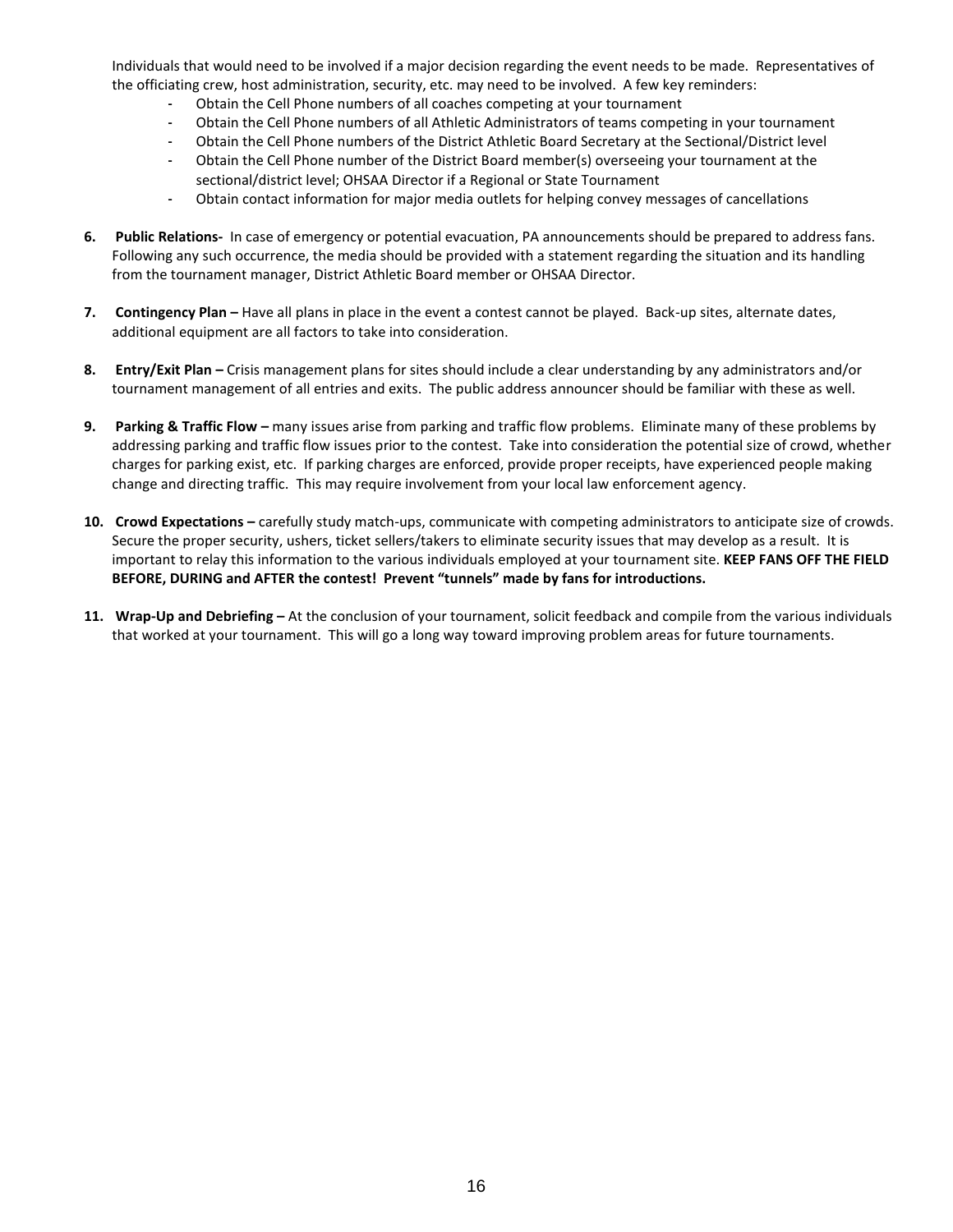# **EMERGENCY ACTION PLAN**

|                                                                                         | Is 911 Service Available? YES NO Alternate Emergency Response Number: _____________________________ |
|-----------------------------------------------------------------------------------------|-----------------------------------------------------------------------------------------------------|
| Exact Address of Tournament Site: _________________________                             |                                                                                                     |
|                                                                                         |                                                                                                     |
| Normal Response Time for Emergency Vehicle is: _________________________                |                                                                                                     |
|                                                                                         |                                                                                                     |
| Designated Health Care Provider for this tournament is: _______________________________ |                                                                                                     |
| Contact Number: ________________                                                        |                                                                                                     |
|                                                                                         |                                                                                                     |
|                                                                                         | Travel Time: ___________________                                                                    |

| <b>Name of Designated Person</b> | <b>Role</b>                                                                                                                          |
|----------------------------------|--------------------------------------------------------------------------------------------------------------------------------------|
|                                  | Attends to injured athlete(s) or<br>spectator(s) and controls immediate                                                              |
|                                  | scene.                                                                                                                               |
|                                  | Telephones 911 or other pre-                                                                                                         |
|                                  | determined emergency number,                                                                                                         |
|                                  | maintains procedures for calling 911.                                                                                                |
|                                  | Supervises team and/or other athletes                                                                                                |
|                                  | Meets medical personnel at gate and<br>guides them to injured person(s),<br>maintains all necessary keys to critical<br>entry points |
|                                  | Calls Parents/Guardians/School<br>Personnel if necessary                                                                             |
|                                  | Accompanies injured person(s) to<br>hospital                                                                                         |
|                                  | Telephones security                                                                                                                  |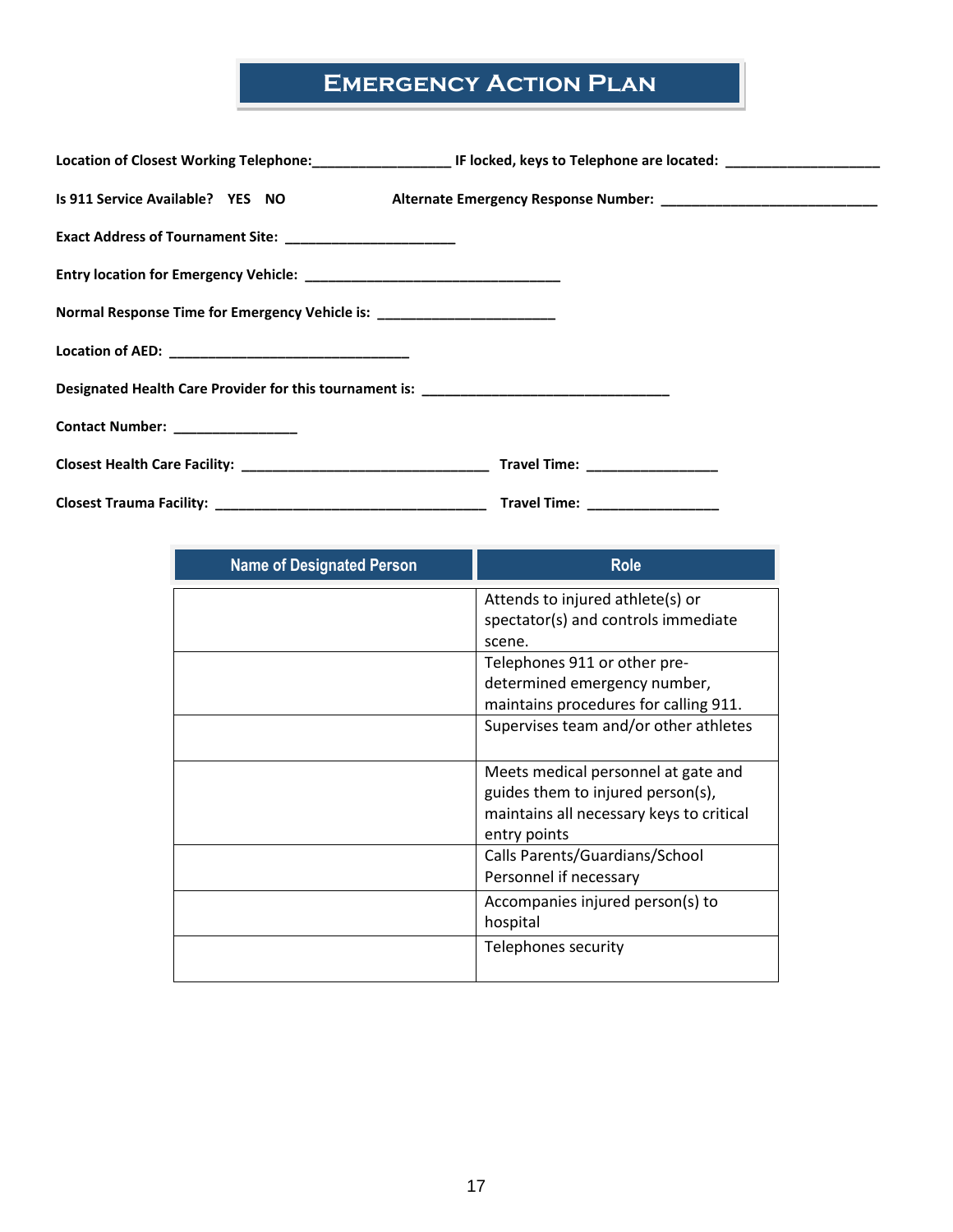# **Lightning and Inclement Weather**

These guidelines provide a default policy to those responsible or sharing duties for making decisions concerning the suspension and restarting of practices and contests based on the presence of lightning or thunder. The preferred sources from which to request such a policy for your facility would include the nearest office of the National Weather Service.

#### **Proactive Planning**

- 1. Assign staff to monitor local weather conditions before and during practices and contests.
- 2. Develop an evacuation plan, including identification of appropriate nearby safer areas, and determine the amount of time needed to get everyone to the designated safer area:
	- a.) A designated safer place is a substantial building with plumbing and wiring where people live or work, such as a school, gymnasium or library. An alternate safer place from the threat of lightning is a fully enclosed (not convertible or soft top) metal car or school bus.
- 3. Develop criteria for suspension and resumption of play:
	- a.) When thunder is heard or lightning is seen\*, the leading edge of the thunderstorm is close enough to strike your location with lightning. Suspend play for at least 30 minutes and vacate the outdoor activity to the previously designated safer location immediately.
	- b.) 30-minute rule. Once play has been suspended, wait at least 30 minutes after the last thunder is heard or lightning is witnessed\* prior to resuming play.
	- c.) Any subsequent thunder or lightning\* after the beginning of the 30-minute count will reset the clock and another 30 minute count should begin.
	- d.) When lightning-detection devices or mobile phone apps are available, this technology could be used to assist in making a decision to suspend play if a lightning strike is noted to be within 10 miles of the event location. However, you should never depend on the reliability of these devices and, thus, hearing thunder or seeing lightning\* should always take precedence over information from a mobile app or lightning-detection device.

**\*At night, under certain atmospheric conditions, lightning flashes may be seen from distant storms. In these cases, it may be safe to continue an event. If no thunder can be heard and the flashes are low on the horizon, the storm may not pose a threat. Independently verified lightning detection information would help eliminate any uncertainty.** 

- 4. Review the lightning safety policy annually with all administrators, coaches and game personnel and train all personnel.
- 5. Inform student-athletes and their parents of the lightning policy at the start of the season.

# **OHSAA Softball Tournament Resources**

The next few pages are resources for host schools to use during tournament games.

- 1. Pre-Game Protocol / Timing Sheet (SAMPLE)
- 2. In-Game Scripts (optional)
- 3. Awards Scripts
	- a. District
	- b. Regional
- 4. Broadcast/Radio Script
- 5. Tournament Regulations (as of Feb. 2022)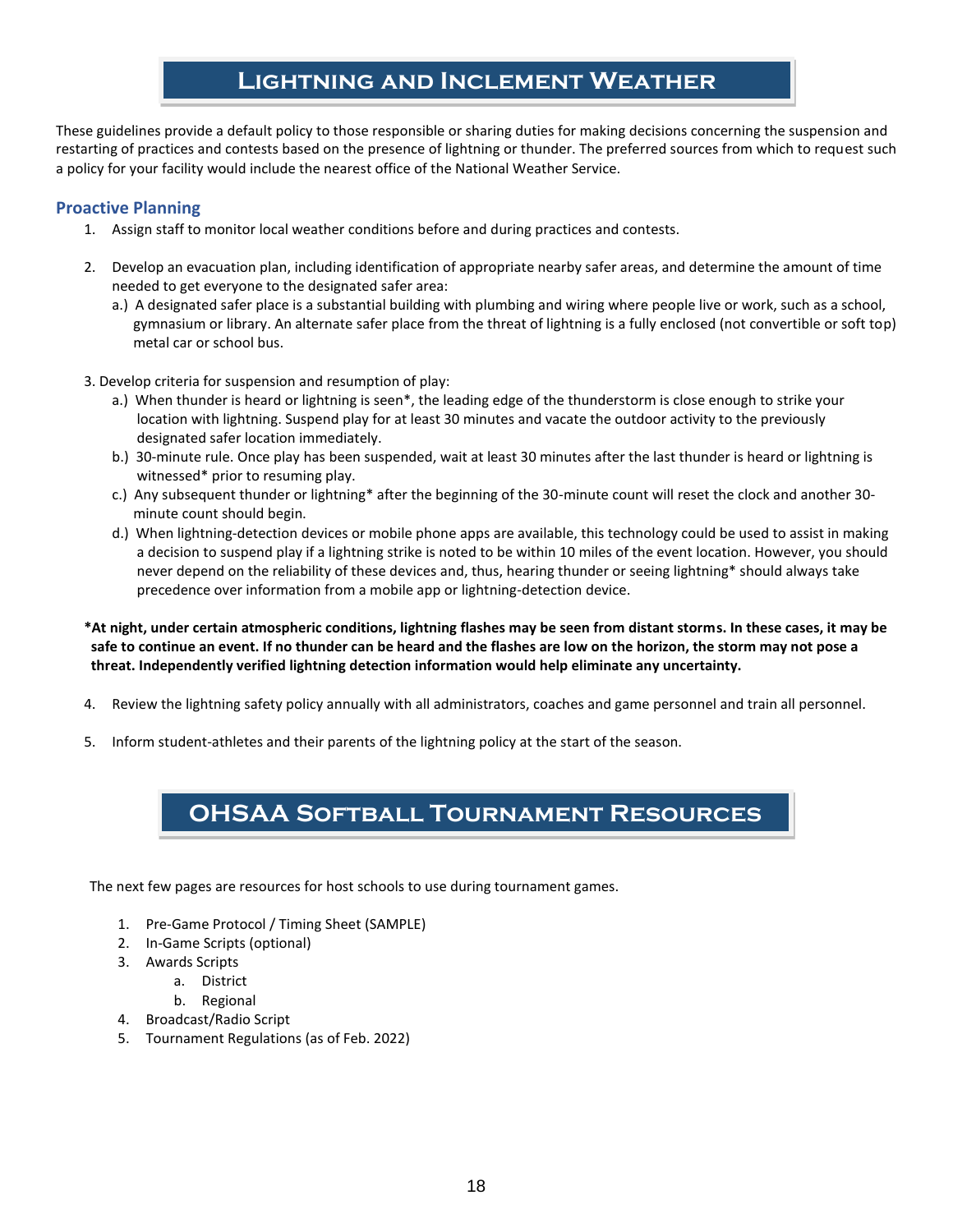

# **Pre-Game Protocol for OHSAA Softball Tournaments**

| <b>Time Allotment</b> | <b>Time of Day</b> | <b>Action</b>                                                                                                                                                                                         |
|-----------------------|--------------------|-------------------------------------------------------------------------------------------------------------------------------------------------------------------------------------------------------|
| 10:00 min             | 1:30PM             | Home team infield practice                                                                                                                                                                            |
| 10:00 min             | 1:40PM             | Visiting team infield practice                                                                                                                                                                        |
| 5:00 min              | 1:50PM             | Umpire/coach pregame conference at home plate                                                                                                                                                         |
| 5:00 min              | 1:55PM             | Teams clear field and line up for introductions.                                                                                                                                                      |
|                       |                    | Public address welcome.                                                                                                                                                                               |
|                       | 2:00PM             | Introduction of teams<br>1. Officials<br>2. Visiting Team (non-starters, starters and head coach)<br>Home Team (non-starters, starters and head coach)<br>3.<br><b>National Anthem</b><br>Game begins |
| <b>Home Team:</b>     |                    | <b>Visiting Team:</b>                                                                                                                                                                                 |
|                       |                    |                                                                                                                                                                                                       |

**Note:** Time may need to be adjusted for introductions and National Anthem.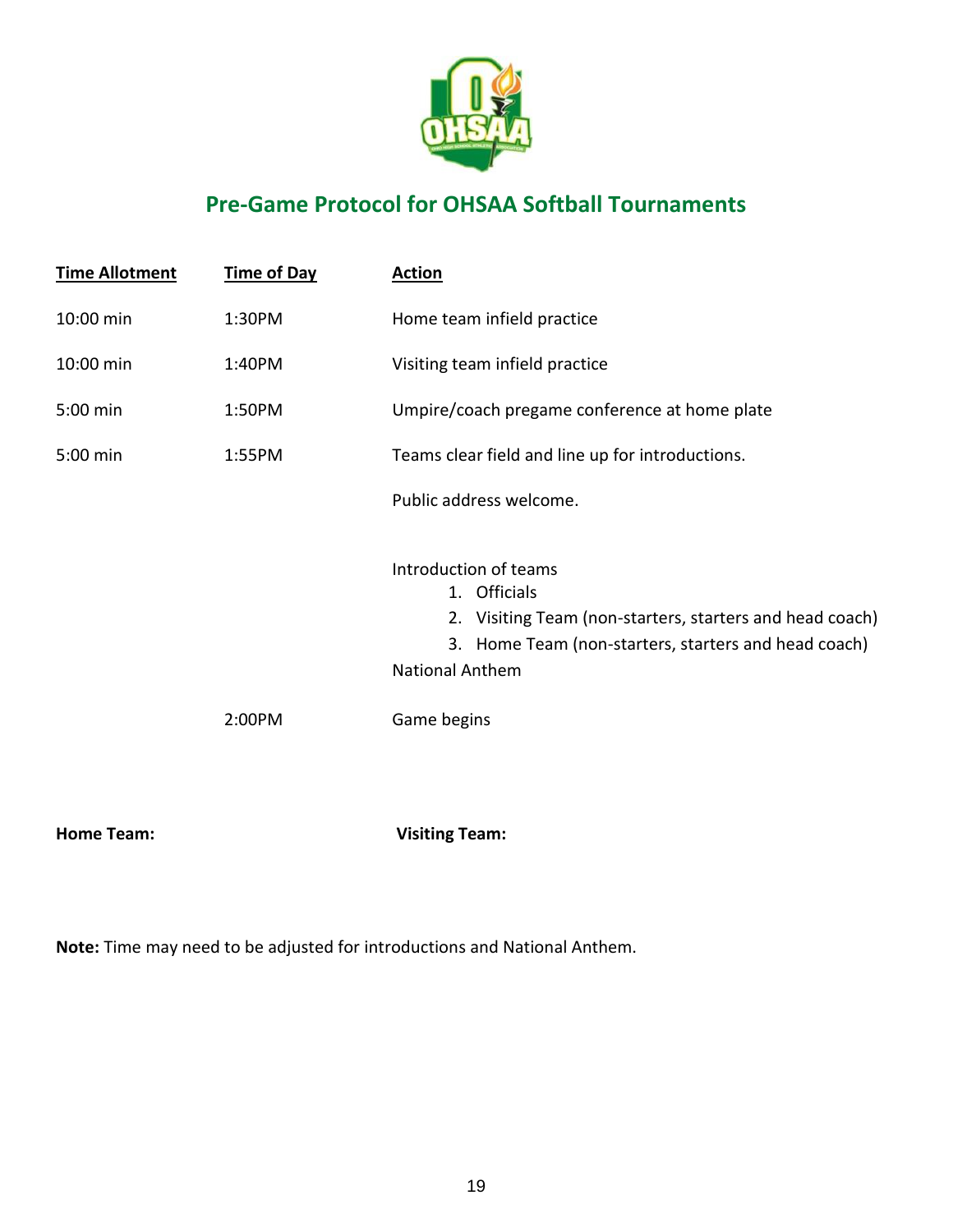

### **OHSAA SOFTBALL TOURNAMENT SCRIPTS**

### **PRE-GAME**

| Good afternoon/evening ladies and gentlemen and welcome to the 2022 OHSAA Softball<br>Tournament and this Division _______ Sectional/District/Regional game hosted by<br>________________________________(host site). |
|-----------------------------------------------------------------------------------------------------------------------------------------------------------------------------------------------------------------------|
| Today's/tonight's matchup is between the                                                                                                                                                                              |
|                                                                                                                                                                                                                       |
| and the _________________________________(Home team school and mascot).                                                                                                                                               |
|                                                                                                                                                                                                                       |
|                                                                                                                                                                                                                       |
| <b>PRE-INTRODUCTIONS</b>                                                                                                                                                                                              |
| The Executive Director, Board of Directors and the <b>California Contract Contract</b> District                                                                                                                       |
| Athletic Board of the Ohio High School Athletic Association welcomes you to this                                                                                                                                      |
| Division _______ Softball Tournament game between                                                                                                                                                                     |
| Later Light School and Later Light School.                                                                                                                                                                            |
|                                                                                                                                                                                                                       |
|                                                                                                                                                                                                                       |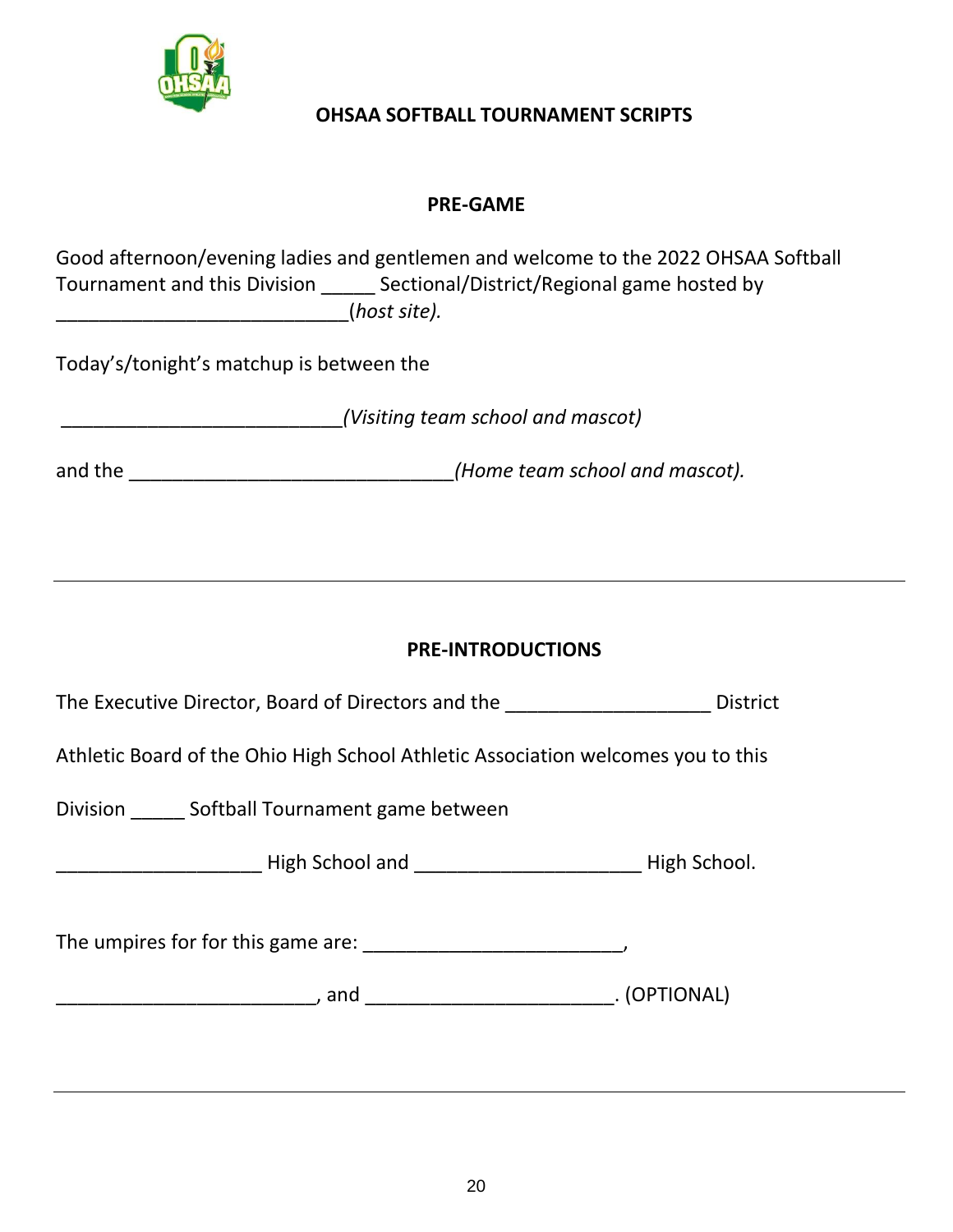### **TEAM INTRODUCTIONS**

Now let's meet today's/tonight's teams.

|                                                                                            |                                                                           | (Visiting team school/mascot).                                                               |
|--------------------------------------------------------------------------------------------|---------------------------------------------------------------------------|----------------------------------------------------------------------------------------------|
|                                                                                            | (Introduce reserves - optional format below)                              |                                                                                              |
| The reserves:                                                                              |                                                                           |                                                                                              |
|                                                                                            |                                                                           |                                                                                              |
| (Position)                                                                                 |                                                                           |                                                                                              |
| And now the starters:                                                                      |                                                                           |                                                                                              |
|                                                                                            | (Introduce starters - optional format below)                              |                                                                                              |
| Batting first, $\frac{1}{(Position)}$ , Number $\frac{1}{(Jersey\#)}$ , $\frac{1}{(Name)}$ |                                                                           |                                                                                              |
|                                                                                            |                                                                           |                                                                                              |
| (Position)                                                                                 |                                                                           | Batting second, $\frac{1}{(Position)}$ , Number $\frac{1}{(Jersey \#)}$ , $\frac{1}{(Name)}$ |
|                                                                                            |                                                                           |                                                                                              |
|                                                                                            |                                                                           |                                                                                              |
|                                                                                            |                                                                           |                                                                                              |
| And now for the ___________________________(Home team school/mascot).                      |                                                                           |                                                                                              |
|                                                                                            | (Introduce reserves- optional format below)                               |                                                                                              |
| The reserves:                                                                              |                                                                           |                                                                                              |
|                                                                                            |                                                                           |                                                                                              |
| (Position)                                                                                 | $\sim$ , Number $\frac{1}{\sqrt{(Jersey\#)}}$ , $\frac{1}{\sqrt{(Name)}}$ |                                                                                              |
| And now the starters:                                                                      |                                                                           |                                                                                              |

*(Introduce starters - optional format below)*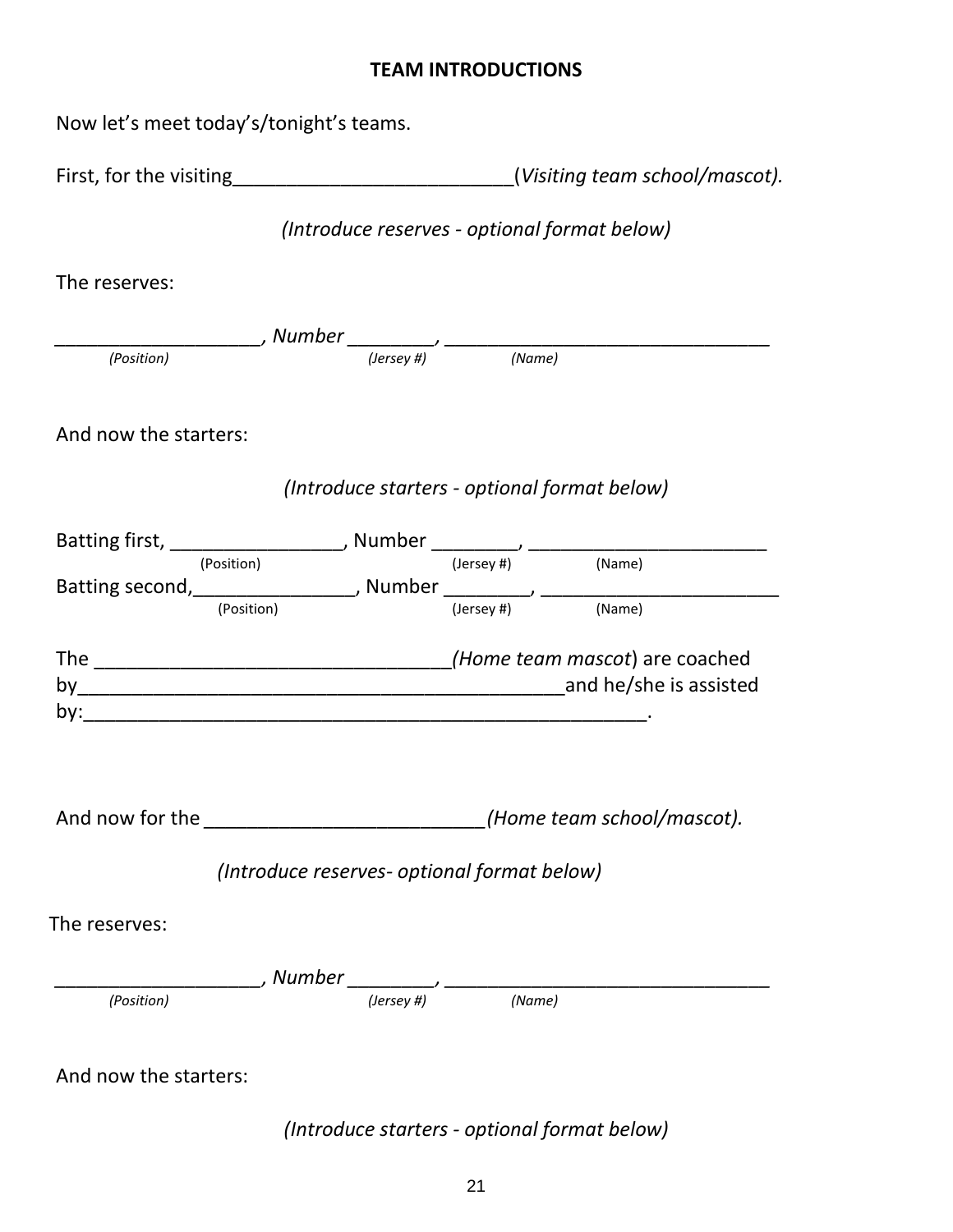| Batting first,  | Number                         |  |
|-----------------|--------------------------------|--|
| (Position)      | (Name)<br>(Jersey #)           |  |
| Batting second, | Number                         |  |
| (Position)      | (Name)<br>(Jersey #)           |  |
| <b>The</b>      | (Home team mascot) are coached |  |
| by              | and he/she is assisted         |  |
| by:             |                                |  |
|                 |                                |  |

### **NATIONAL ANTHEM**

Ladies and gentlemen, at this time we ask that you please rise, remove your caps and join us as we honor America and those who serve to protect it with the playing of the National Anthem.

*(if applicable)*

Performing this afternoon/evening is/are\_\_\_\_\_\_\_\_\_\_\_\_\_\_\_\_\_\_\_\_\_\_\_\_\_\_.

Presenting the colors this afternoon/evening is/are

*(Play National Anthem)*

Again, welcome to today's/tonight's event. In the spirit of sportsmanship, we ask that all fans act in a responsible and courteous manner. Abusive language or disorderly conduct is unacceptable and unwelcome. Let's afford the participants and your fellow fans the respect they deserve. Your cooperation is appreciated. Let's Play Ball!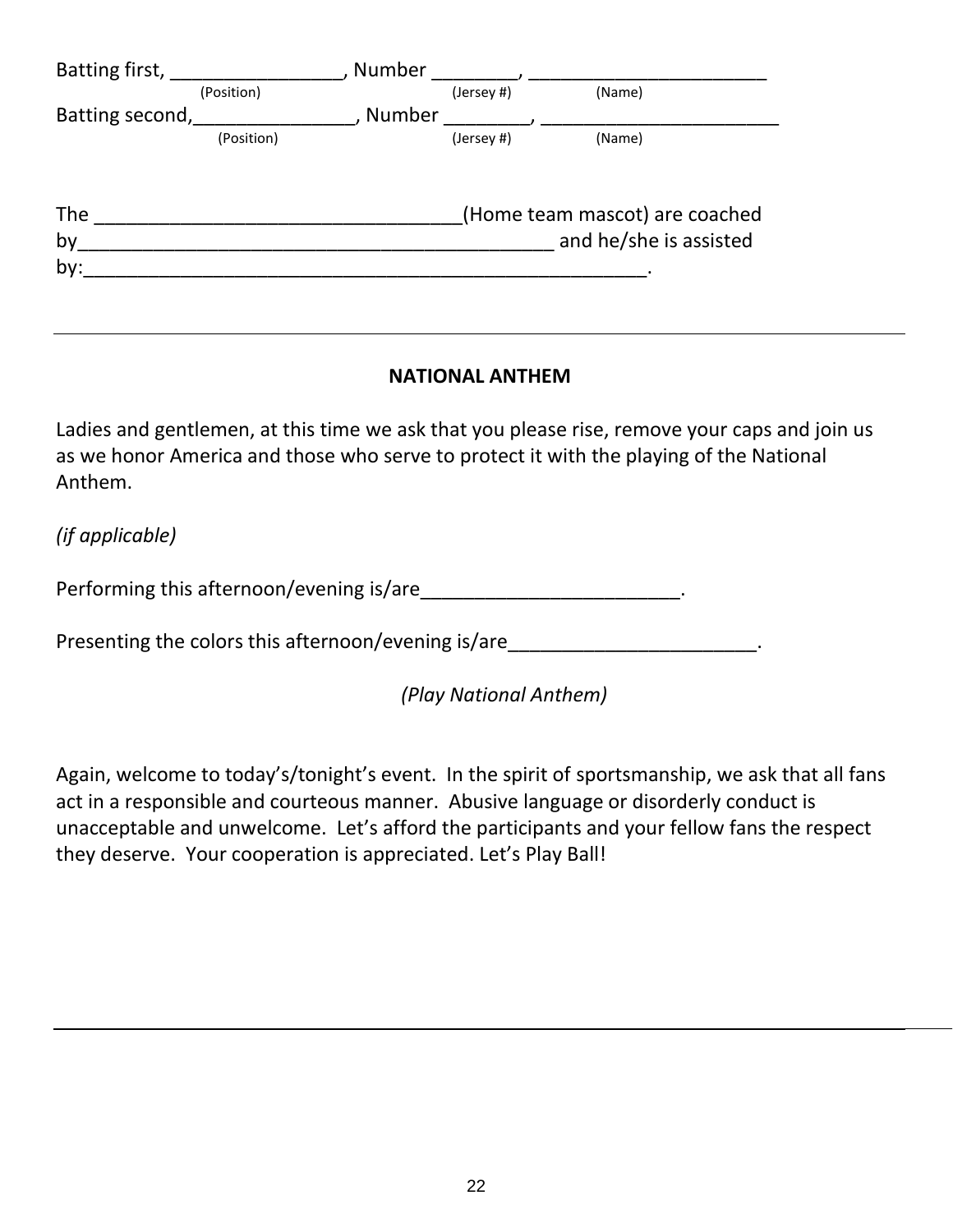### **HALF INNING**

In that inning for \_\_\_\_\_\_\_\_\_\_\_\_\_\_\_\_\_\_\_\_\_\_\_\_\_\_\_\_\_\_\_\_\_: \_\_\_\_\_\_\_ Runs \_\_\_\_\_\_\_ Hits: \_\_\_\_\_\_\_ Errors: and left on base.

### **FINAL**

Ladies and gentlemen, that concludes today's/tonight's game. The \_\_\_\_\_\_\_\_\_\_\_\_\_\_High School  $(mascot)$  win with a score of  $\Box$  runs to  $\Box$ .

Congratulations to both teams on a great game this afternoon/evening.

### **(If there is an awards presentation following the match read the following and then reference the Awards Scripts)**

Fans, we ask that you refrain from coming onto the field. We will begin the awards presentation shortly.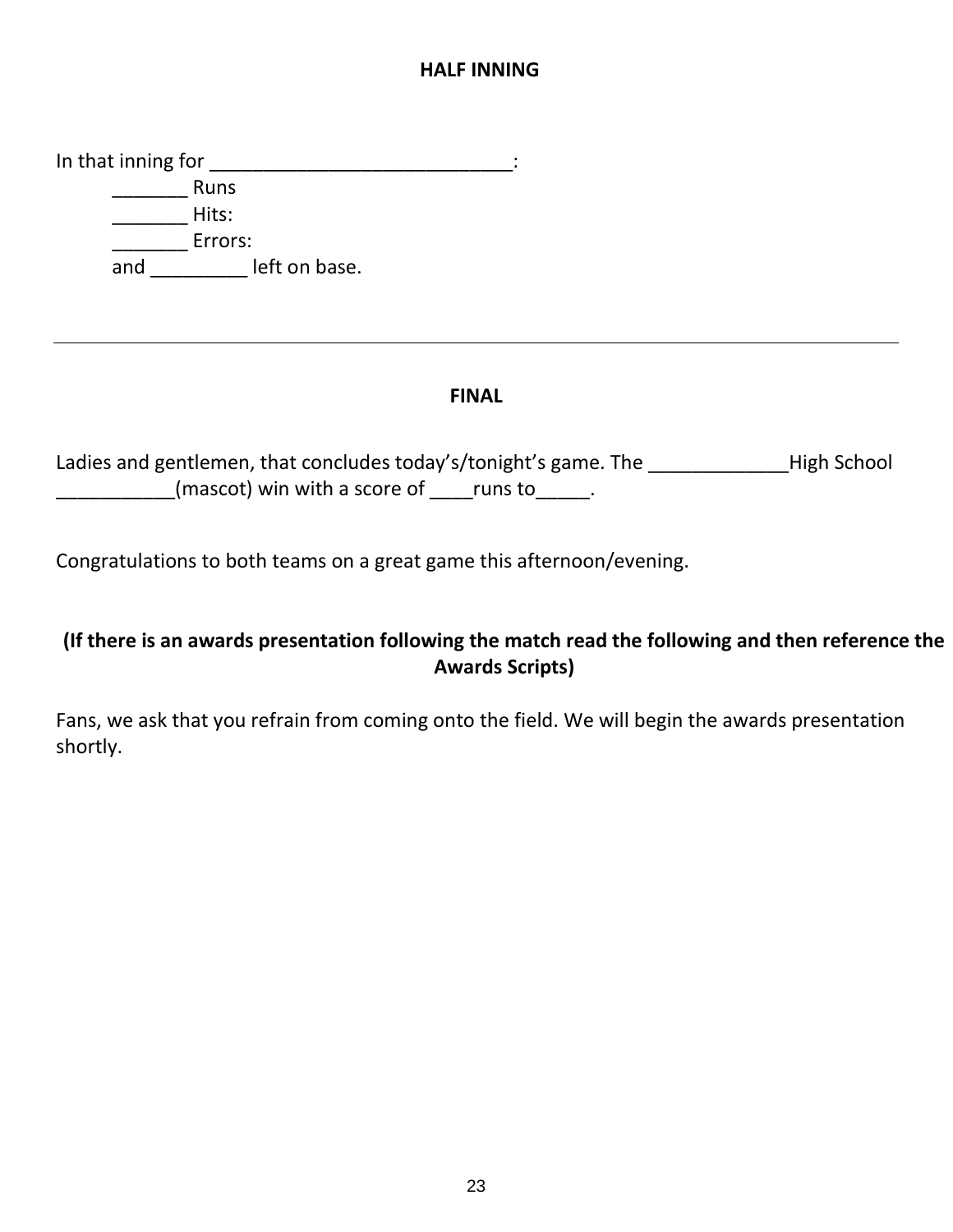

# **OHSAA DISTRICT TOURNAMENT AWARDS SCRIPT**

*Though each individual Athletic District will set their own protocol for the presentation of awards, we encourage the inclusion of school administrators for the presentation of awards.*

Ladies and Gentlemen, we will now begin the 2022 OHSAA Division **District Softball Tournament awards** ceremony. Please direct your attention to the infield and join me in congratulating both teams on a competitive and exciting game. (pause)

It is now my pleasure to present to you the 2022 OHSAA Division District Softball Tournament awards. First, we will recognize the 2022 OHSAA Division Listrict Runner- Up team, the Thigh School  $(mascot).$ 

Presenting the awards this afternoon/evening will be (title, name) When your name is called, please come forward to receive your individual medallion.

#### **(Read names from bench list/travel party in the following order: Players, Assistant Coaches, Head Coach)**

And now, presenting the District Runner-up trophy is (title/name)

Now, would head coach, \_\_\_\_\_\_\_\_\_\_\_\_\_\_\_\_\_\_\_\_\_\_ and the \_\_\_\_\_\_\_\_\_\_\_\_\_\_\_(mascot) seniors/captains please come forward to receive your trophy. Congratulations on an outstanding season!

And now, we will recognize the 2022 OHSAA Division \_\_\_ District Tournament team, the High School **Example 20** (mascot).

Presenting the awards this afternoon/evening will be (title/name) will are research and the control of the control

When your name is called, please come forward to receive your individual medallion.

#### **(Read names from bench list/travel party in the following order: Players, Assistant Coaches, Head Coach)**

And now, presenting the District trophy is (title/name) and now, presenting the District trophy is (title/name)

Now, would head coach, \_\_\_\_\_\_\_\_\_\_\_\_\_\_\_\_\_\_\_\_\_ and the \_\_\_\_\_\_\_\_\_\_\_\_\_\_(mascot) seniors/captains please come forward to receive your trophy. Once again, congratulations to the entity and the state of High School **Exercice (mascot)** who will now advance to the Regional Semifinal.

On behalf of the staff at  $($ host school/venue) and the Ohio High School Athletic Association, thank you for attending today's/tonight's event and please drive safely as you make your way home.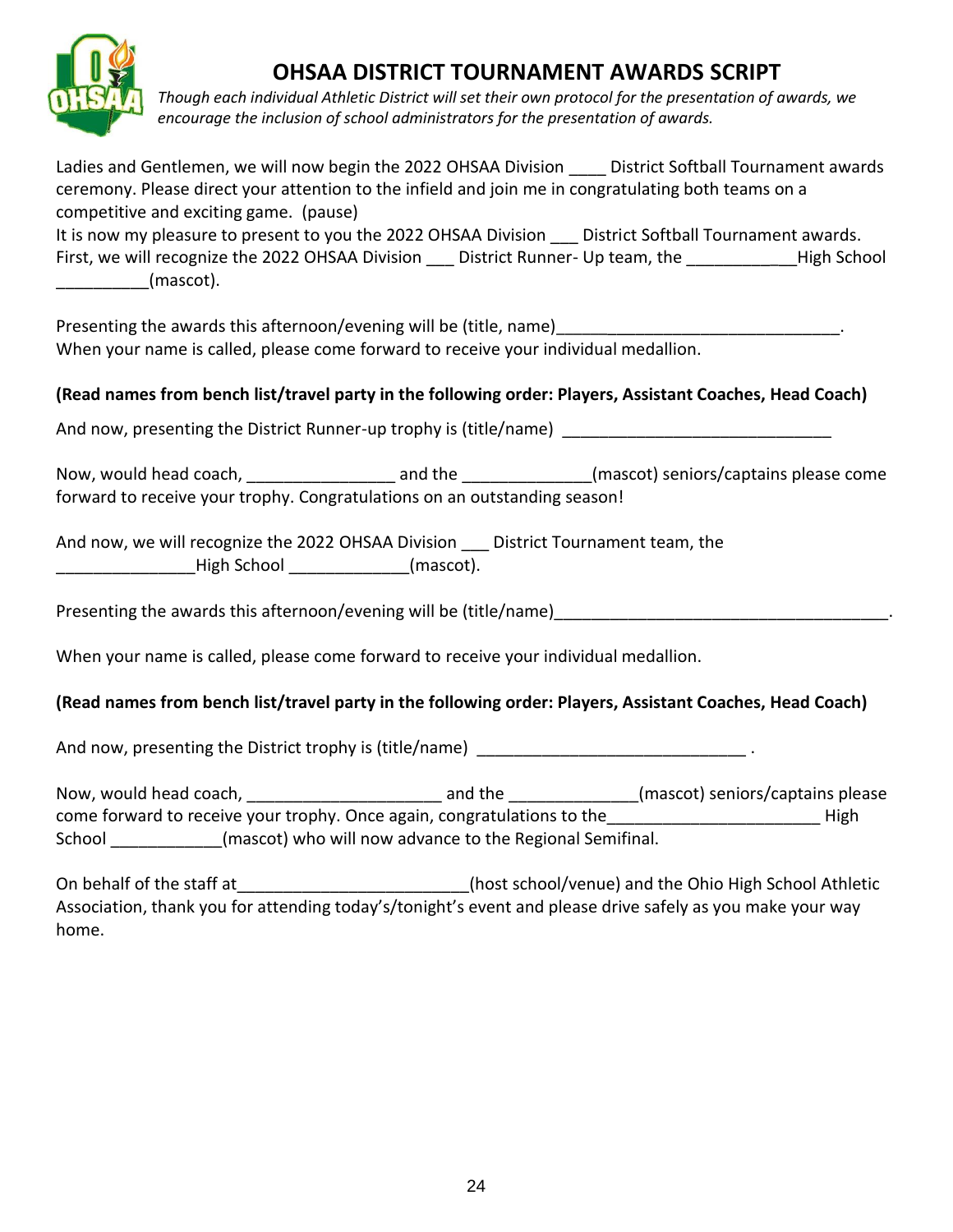

home.

# **OHSAA REGIONAL TOURNAMENT AWARDS SCRIPT**

*Though each individual Athletic District will set their own protocol for the presentation of awards, we encourage the inclusion of school administrators for the presentation of awards.* 

Ladies and Gentlemen, we will now begin the 2022 OHSAA Division \_\_\_\_ Regional Softball Tournament awards ceremony. Please direct your attention to the infield and join me in congratulating both teams on a competitive and exciting game.

|                                                                                                                                                                                                                    | (Pause) |  |
|--------------------------------------------------------------------------------------------------------------------------------------------------------------------------------------------------------------------|---------|--|
| It is now my pleasure to present to you the 2022 OHSAA Division __ Regional Softball Tournament awards.                                                                                                            |         |  |
| First, we will recognize the 2022 OHSAA Division ___ Regional Runner- Up team, the<br>Migh School (mascot).                                                                                                        |         |  |
| Presenting the Regional Runner-up trophy is (title/name) __________________________________.                                                                                                                       |         |  |
| Now, would head coach, _________________________ and the ________________(mascot) seniors/captains please come<br>forward to receive your trophy. Congratulations on an outstanding season!                        | (pause) |  |
| And now, we will recognize the 2022 OHSAA Division ___ Regional Tournament team, the                                                                                                                               |         |  |
| Presenting the Regional trophy is (title/name) _________________________________.                                                                                                                                  |         |  |
| please come forward to receive your trophy.                                                                                                                                                                        |         |  |
| Once again, congratulations to the _________________________________High School ______________(mascot) who will<br>now advance to the State Semifinal.                                                             |         |  |
| On behalf of the staff at ______________________(host school/venue) and the Ohio High School Athletic<br>Association, thank you for attending today's/tonight's event and please drive safely as you make your way |         |  |